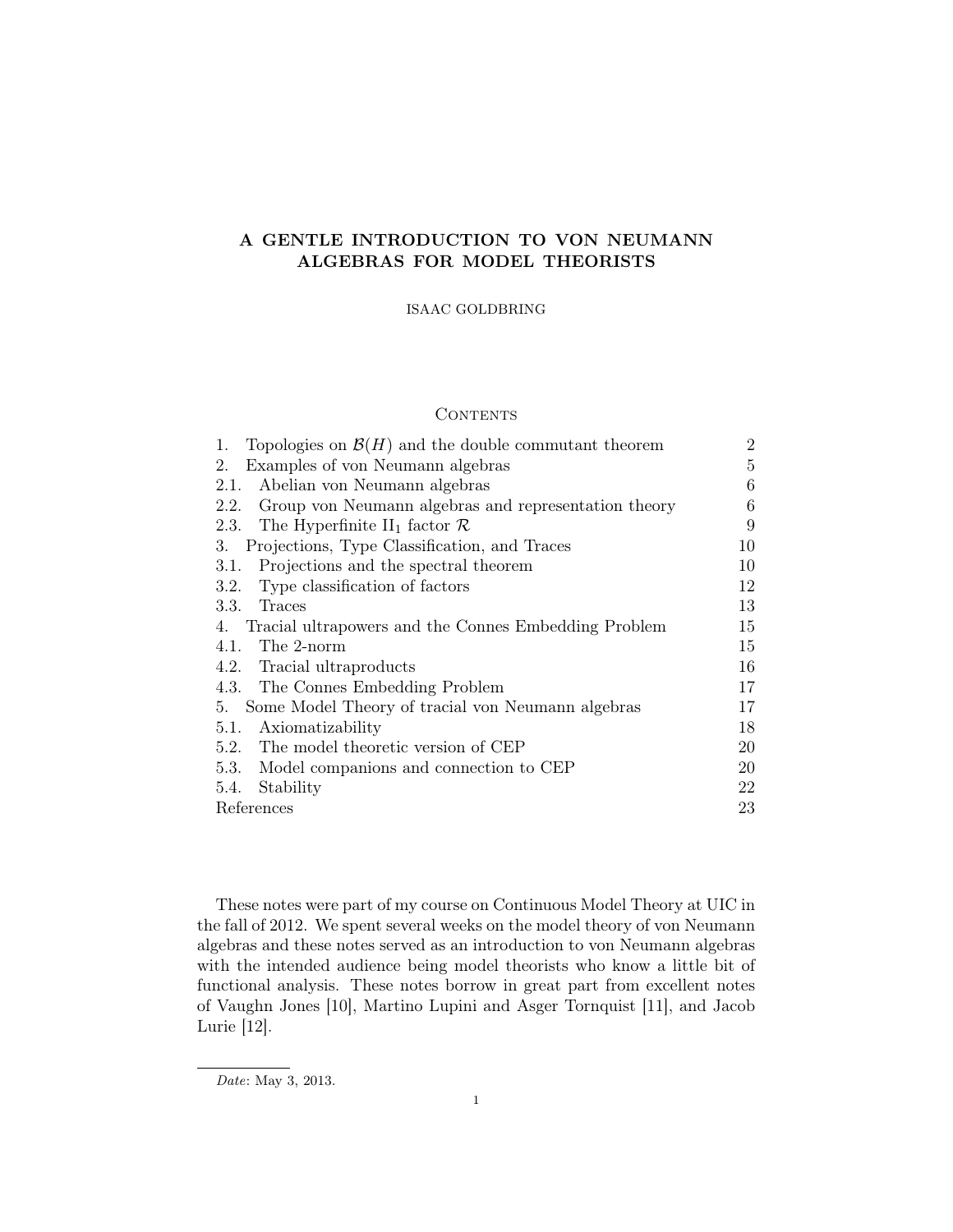## 1. TOPOLOGIES ON  $\mathcal{B}(H)$  and the double commutant theorem

In this section, H denotes a (complex) Hilbert space and  $\mathcal{B}(H)$  denotes the set of bounded operators on H: recall that the linear operator  $T : H \to H$ is bounded if  $T(B_1(H))$  is bounded, where  $B_1(H) := \{x \in H : ||x|| \leq 1\}$ is the closed unit ball in  $H$ . It is straightforward to check that the bounded operators are precisely the continuous linear operators.

For  $T \in \mathcal{B}(H)$ , we set  $||T|| := \sup{||Tx||}$ :  $||x|| \leq 1$ , and call  $||T||$  the (operator) norm of T. It is easy to see that  $||T||$  is the radius of the smallest closed ball centered at 0 in H containing  $T(B_1(H))$ . As the name indicates,  $\Vert \cdot \Vert$  is a norm on  $\mathcal{B}(H)$  and we call the resulting topology the norm topology on  $\mathcal{B}(H)$ .

**Exercise 1.1.** For  $T \in \mathcal{B}(H)$  and  $v \in H$ , we have  $||Tv|| \leq ||T|| \cdot ||v||$ .

Recall that for each  $T \in \mathcal{B}(H)$ , there is a unique function  $T^* : H \to H$ satisfyiing  $\langle Tx, y \rangle = \langle x, T^*y \rangle$  for all  $x, y \in H$ .  $T^*$  is called the *adjoint* of T and plays a crucial role in operator algebras. It is easy to see that  $T^*$  is once again in  $\mathcal{B}(H)$  and that  $(T^*)^* = T$ .

We now introduce two more topologies on  $\mathcal{B}(H)$ . First, the strong (operator) topology on  $\mathcal{B}(H)$  is defined to be the topology on  $\mathcal{B}(H)$  whose subbasic open neighborhoods are of the form

$$
U_{T_0,v,\epsilon} := \{ T \in \mathcal{B}(H) \; : \; \|Tv - T_0v\| < \epsilon \},
$$

as  $T_0$ , v and  $\epsilon$  range over  $\mathcal{B}(H)$ , H, and  $\mathbb{R}^{>0}$  respectively.

**Exercise 1.2.** The strong topology is the weakest topology on  $\mathcal{B}(H)$  that makes, for each  $v \in H$ , the map  $T \mapsto ||Tv|| : \mathcal{B}(H) \to \mathbb{R}$  continuous.

The weak (operator) topology on  $\mathcal{B}(H)$  is the topology on  $\mathcal{B}(H)$  whose subbasic open neighborhoods are of the form

$$
V_{T_0,v,w,\epsilon} := \{ T \in \mathcal{B}(H) | : \ |\langle Tv, w \rangle - \langle T_0v, w \rangle| < \epsilon,
$$

as  $T_0$ ,  $(v, w)$ , and  $\epsilon > 0$  range over  $\mathcal{B}(H)$ ,  $H \times H$ , and  $\mathbb{R}^{>0}$  respectively.

**Exercise 1.3.** The weak topology is the weakest topology on  $\mathcal{B}(H)$  that makes, for each  $v, w \in H$ , the map  $T \mapsto \langle Tv, w \rangle : \mathcal{B}(H) \to \mathbb{R}$  continuous.

Let ONT, SOT, and WOT denote the operator norm, strong, and weak topologies respectively.

# Lemma 1.4. WOT  $\subseteq$  SOT  $\subseteq$  ONT.

*Proof.* First suppose that  $O \in WOT$ . Fix  $T_0 \in O$ . Fix  $v_1, \ldots, v_n, w_1, \ldots, w_n \in$ H and  $\epsilon > 0$  such that  $\bigcap_{i=1}^n V_{T_0,v_i,w_i,\epsilon} \subseteq \mathcal{O}$ . Without loss of generality, we may assume that  $w_i \neq 0$  for each i. By Cauchy-Schwarz, we have  $|\langle (T-T_0)v_i, w_i \rangle| \le ||(T-T_0)v_i|| \cdot ||w_i||$ ; it follows that

$$
\bigcap_{i=1}^n U_{T_0,v_i,\frac{\epsilon}{\|w_i\|}}\subseteq \bigcap_{i=1}^n V_{T_0,v_i,w_i,\epsilon}\subseteq \mathcal{O}.
$$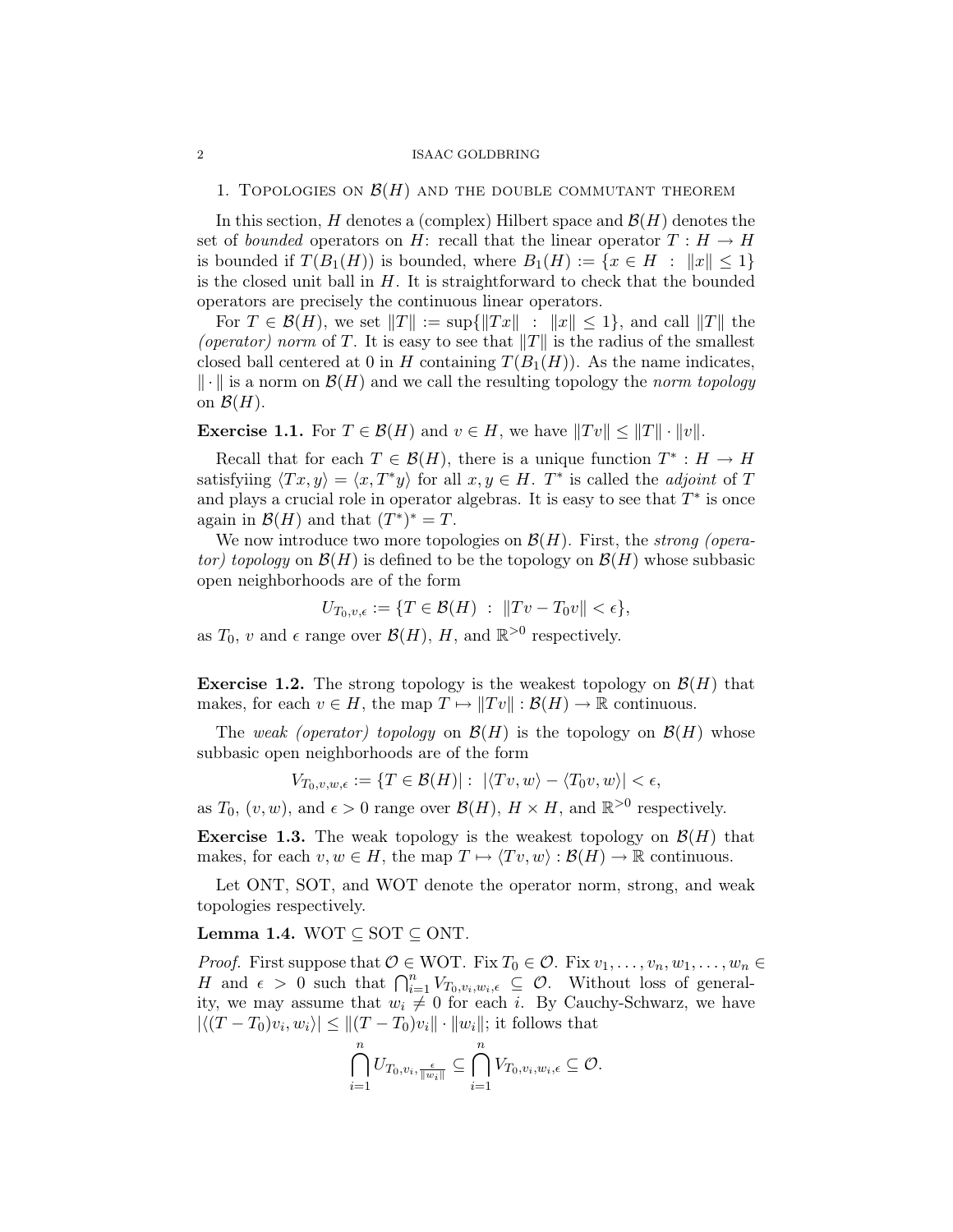Thus,  $\mathcal{O} \in$  SOT.

Similarly, suppose that  $\mathcal{O} \in \text{WOT}$  and  $T_0 \in \mathcal{O}$ . Fix  $v_1, \ldots, v_n \in H$  and  $\epsilon > 0$  such that  $\bigcap_{i=1}^n U_{T_0,v_i,\epsilon} \subseteq \mathcal{O}$ . Without loss of generality, each  $v_i \neq 0$ . Since  $|| (T - T_0)v_i || \le ||T - T_0|| ||v||$ , it follows that

$$
B_r(T_0) \subseteq \bigcap_{i=1}^n U_{T_0,v_i,\epsilon} \subseteq \mathcal{O},
$$

where  $r := \min_{1 \leq i \leq n} \frac{\epsilon}{\|n\|}$  $\frac{\epsilon}{\|v_i\|}$  and  $B_r(T_0) := \{T \in \mathcal{B}(H) : ||T - T_0|| < r\}.$  It follows that  $\mathcal{O} \in \text{ONT}$ .

Why consider other topologies on  $\mathcal{B}(H)$  other than ONT? Consider the following example:

**Example 1.5.** Let  $\ell^2$  be the separable Hilbert space, that is,

$$
\ell^2 = \{x = (x_n) \in \mathbb{C}^{\mathbb{N}} : ||x||_2 := \sum_n |x_n|^2 < \infty\}
$$

with inner product  $\langle x, y \rangle := \sum_n x_n \overline{y_n}$ . Let  $L \in \mathcal{B}(H)$  be the *left-shift oper*ator, that is,  $L(x) = (0, x_0, x_1, ...)$ . It is easy to see that  $L^* = R$ , the rightshift operator given by  $R(x) := (x_1, x_2, \ldots)$ . Notice that  $L^i \to 0$  as  $i \to \infty$ in the strong topology as, for  $x \in \ell^2$ , we have  $||L^i x|| = \sum_{n=i}^{\infty} |x_i|^2 \to 0$  as  $i \to \infty$  since  $v \in \ell^2$ . On the other hand,  $(L^i)^* = R^i \nrightarrow 0$  as  $i \to \infty$  as, for  $x = (1, 0, 0, \ldots)$ , we have  $||R^i x|| = 1$  for all i. Thus, we see that the map  $T \mapsto T^* : \mathcal{B}(\ell^2) \to \mathcal{B}(\ell^2)$  is not strongly continuous, that is, not continuous with respect to SOT.

Contrast the previous example with the following lemma:

**Lemma 1.6.** The map  $T \mapsto T^* : \mathcal{B}(H) \to \mathcal{B}(H)$  is weakly continuous, that is, is continuous with respect to WOT.

*Proof.* The inverse image of  $U_{T_0,v,w,\epsilon}$  under the adjoint map is  $U_{T_0^*,w,v,\epsilon}$ .  $\Box$ 

**Exercise 1.7.** For any  $S_0, T_0 \in \mathcal{B}(H)$ , the maps

$$
T \mapsto S_0T, S \mapsto ST_0 : \mathcal{B}(H) \to \mathcal{B}(H)
$$

are both weakly continuous; that is, composition in  $\mathcal{B}(H)$  is separately weakly continuous. (Extra credit: Show that composition itself need not be jointly weakly continuous in general.)

For  $B \subseteq \mathcal{B}(H)$ , let  $\overline{B}^{\text{wk}}$  (resp.  $\overline{B}^{\text{st}}$ ) denote the closure of B with respect to WOT (resp. SOT).

We call  $B \subseteq \mathcal{B}(H)$  a subalgebra of  $\mathcal{B}(H)$  if B is closed under scalar multiplication, addition, and composition. If  $B$  is also closed under taking adjoint, we call B a  $*$ -subalgebra of  $\mathcal{B}(H)$ . If the identity operator I belongs to the subalgebra B, we say that B is a unital subalgebra of  $\mathcal{B}(H)$ .

Lemma 1.6 and Exercise 1.7 are enough to prove the following important result: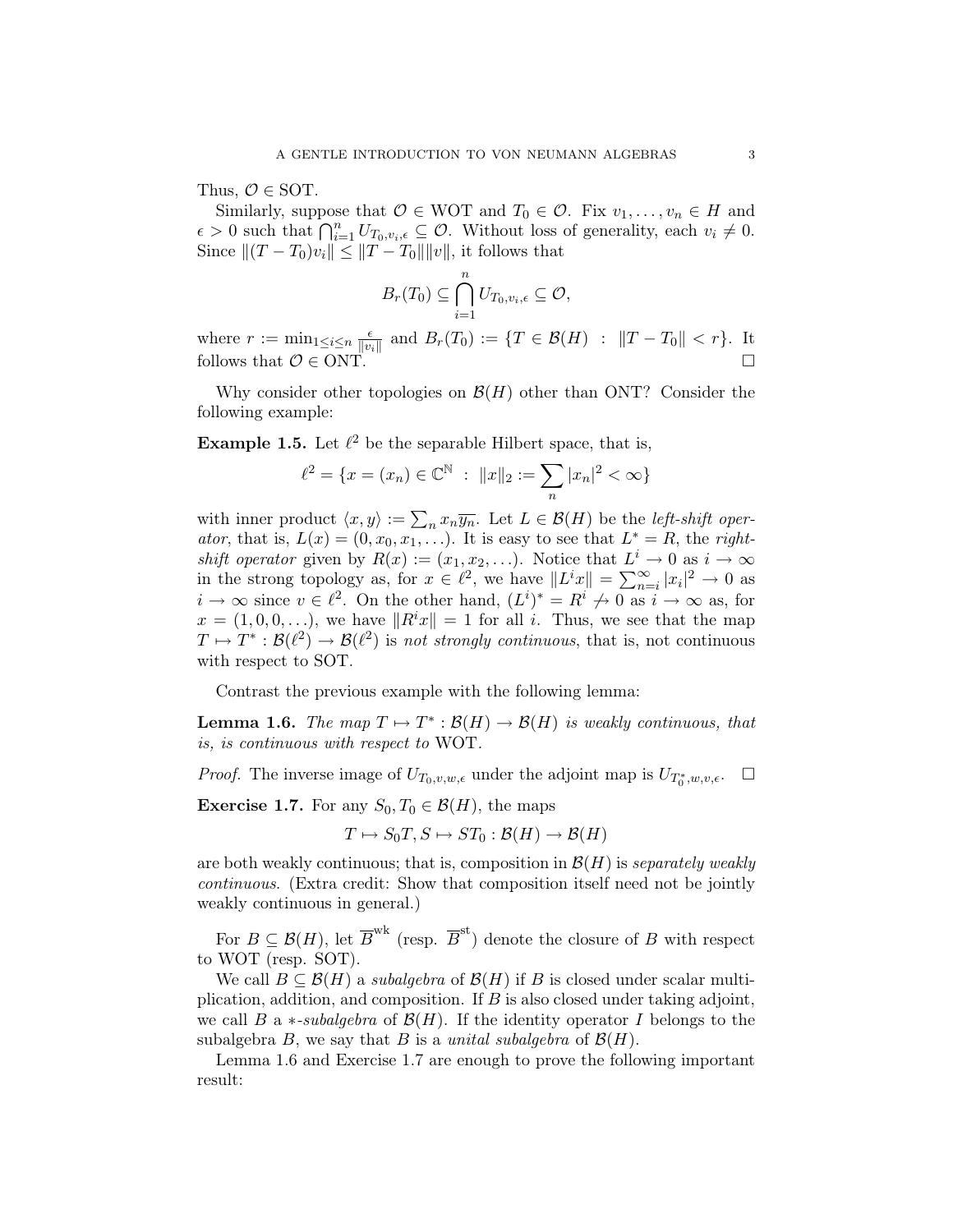**Proposition 1.8.** If  $A \subseteq \mathcal{B}(H)$  is a \*-subalgebra of  $\mathcal{B}(H)$ , then so is  $\overline{A}^{wk}$ .

For  $X \subseteq \mathcal{B}(H)$ , set  $X' := \{T \in \mathcal{B}(H) : ST = TS \text{ for all } S \in X\}$ . X' is called the *commutant* of X. We set  $X'' := (X')'$ , the *double commutant of*  $X$ .

**Exercise 1.9.** Suppose that  $X \subseteq \mathcal{B}(H)$ .

- (1)  $X'$  is a weakly closed subalgebra of  $\mathcal{B}(H)$ .
- (2) If X is closed under adjoints, then  $X'$  is a weakly closed ∗-subalgebra of  $\mathcal{B}(H)$ .
- (3)  $\overline{X}^{\text{wk}} \subseteq X''$ .
- (4)  $X' = X''' := (X')''$ .

The following theorem can be considered the beginning of von Neumann algebra theory.

**Theorem 1.10** (von Neumann double commutant theorem). Suppose that  $A \subseteq \mathcal{B}(H)$  is a unital  $*$ -subalgebra of  $\mathcal{B}(H)$ . Then A is strongly (and hence weakly) dense in  $A''$ .

Before we prove Theorem 1.10, let us state the following important corollaries.

**Corollary 1.11.** For A as in Theorem 1.10, we have  $\overline{A}^{\text{st}} = \overline{A}^{\text{wk}} = A''$ .

Proof. By Exercise 1.9(3) (and the definition of the topologies), we have

$$
\overline{A}^{\text{st}} \subseteq \overline{A}^{\text{wk}} \subseteq A''.
$$

By Theorem 1.10, we have  $A'' \subseteq \overline{A}^{\text{st}}$ 

Corollary 1.12. For  $A \subseteq \mathcal{B}(H)$  a unital  $*$ -subalgebra of  $\mathcal{B}(H)$ , the following are equivalent:

- (1)  $A = X'$  for some  $X \subseteq \mathcal{B}(H)$ ;
- (2)  $A = A''$ ;
- (3) A is weakly closed;
- (4) A is strongly closed.

*Proof.* (1)  $\Rightarrow$  (2) follows from Exercise 1.9(4). (2)  $\Rightarrow$  (3)  $\Rightarrow$  (4)  $\Rightarrow$  (1) follows from the previous corollary.

**Definition 1.13.** A unital  $\ast$ -subalgebra of  $\mathcal{B}(H)$  satisfying any of the equivalent conditions of Corollary 1.12 is called a von Neumann algebra.

What makes von Neumann algebras such a robust notion is the equivalence of the algebraic conditions in (1) and (2) of Corollary 1.12 with the topological conditions (3) and (4).

*Proof of Theorem 1.10.* Fix  $T_0 \in A''$ ; we must show that any basic strongly open neighborhood of  $T_0$  intersects A. We first deal with the special case of a subbasic strongly open neighborhood of  $T$ ; the general case of a basic strongly open neighborhood will follow from an "amplification" trick.

$$
\qquad \qquad \Box
$$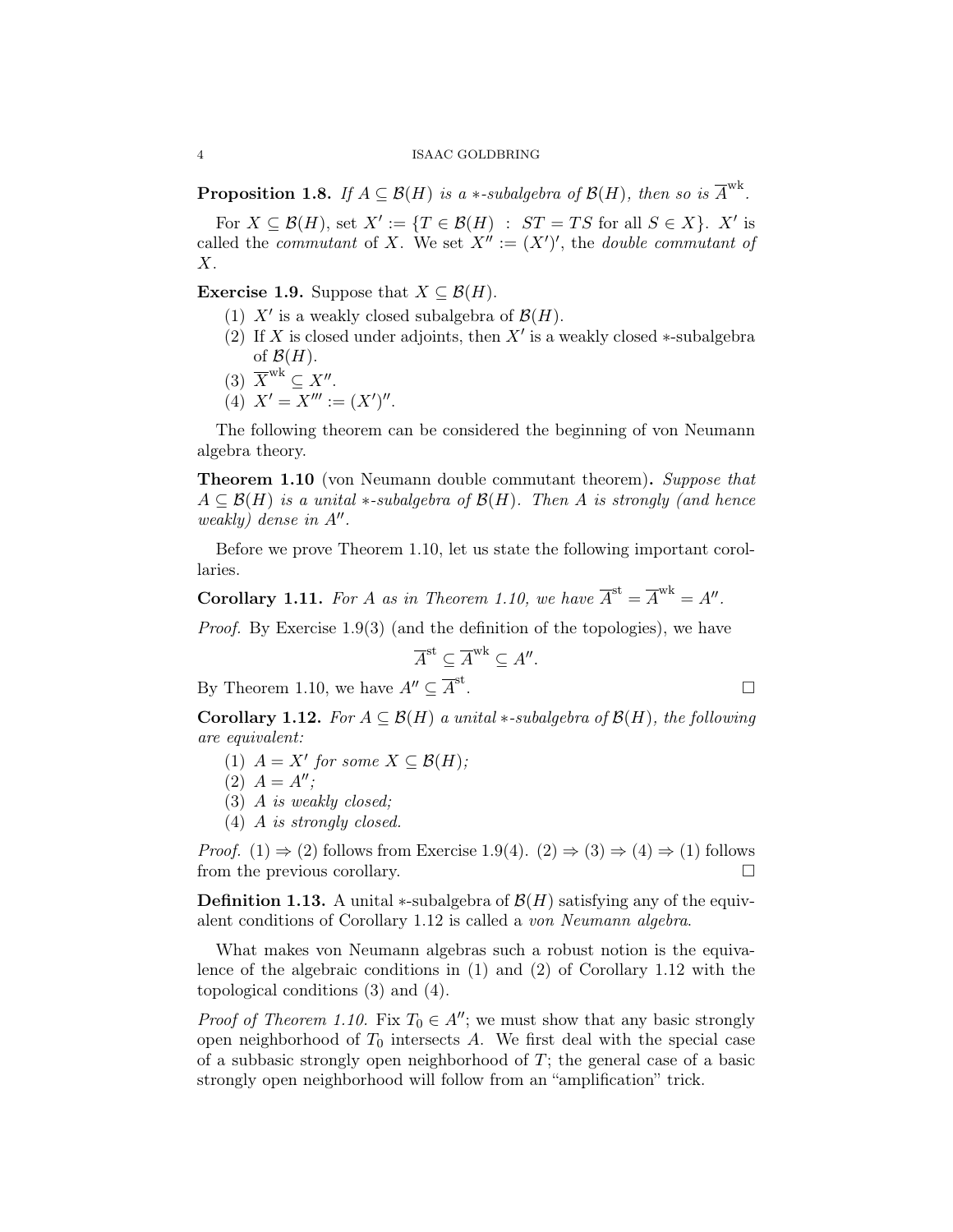We thus fix  $v \in H$  and  $\epsilon > 0$ ; we aim to prove that  $U_{T_0,v,\epsilon} \cap A \neq \emptyset$ . Set  $A \cdot v := \{Tv : T \in A\}$  and let  $P : H \to H$  denote the orthogonal projection onto the closed subspace  $\overline{A \cdot v}$  of H. Notice that  $v \in \overline{A \cdot v}$  (since A is unital) and that  $\overline{A \cdot v}$  is A-invariant, that is,  $T(\overline{A \cdot v}) \subseteq \overline{A \cdot v}$  for each  $T \in A$ . We claim that  $P \in A'$ . Towards this end, first observe that if  $w \in (\overline{A \cdot v})^{\perp}$  and  $S, T \in A$ , we have  $\langle Sw, Tv \rangle = \langle w, S^*TV \rangle = 0$  since  $S^*Tv \in \overline{A \cdot v}$  (here we used that A is a  $\ast$ -subalgebra). It follows that  $(\overline{A \cdot v})^{\perp}$  is A-invariant. Thus, for  $T \in A$  and  $w \in H$ , we have

$$
PTw = PTPw + PT(I - P)w = PTPw = TPw;
$$

since  $w \in H$  was arbitrary, this shows that  $PT = TP$ , and consequently,  $P \in A'$ , as desired. Now, since  $T_0 \in A''$ , we have that  $T_0$  and P commute, whence  $T_0v = T_0Pv = PT_0v$ , that is,  $T_0v \in \overline{A \cdot v}$ . Thus, there is  $T \in A$  such that  $||T_0v - Tv|| < \epsilon$ , that is,  $T \in U_{T_0, v, \epsilon} \cap A$ .

For the general case, we now fix  $v_1, \ldots, v_n \in H$  and  $\epsilon > 0$ ; we aim to prove that  $U_{T_0,v_1,...,v_n,\epsilon} \cap A \neq \emptyset$ . The idea is to pass from H to  $H^{(n)} := \bigoplus_{i=1}^n H_i$ , the direct sum of n many copies of H. Now, the tuple of vectors  $(v_1, \ldots, v_n)$ from H is a *single vector* in  $H^{(n)}$ .

Let us make a few preliminary comments about  $H^{(n)}$ . First, given  $T_{ij} \in$  $\mathcal{B}(H), i, j = 1, \ldots, n$ , we get an operator  $[T_{ij}] \in \mathcal{B}(H^{(n)})$  given by "matrix multiplication," that is, for  $k \in \{1, \ldots, n\}$ , the  $k^{\text{th}}$  component of  $[T_{ij}](h_1, \ldots, h_n)$ is  $\sum_{j=1}^{n} T_{kj}h_j$ . We leave it to the reader to check that every element of  $\mathcal{B}(H^{(n)})$  is of the form  $[T_{ij}]$  for a suitable choice of elements  $T_{ij}$  from  $\mathcal{B}(H)$ . Now, given  $T \in \mathcal{B}(H)$ , we consider  $T^{(n)} \in \mathcal{B}(H)$  which is the "diagonal matrix" all of whose diagonal entries are T; formall,  $T^{(n)} = [T_{ij}]$ , where  $T_{ii} = T$ and  $T_{ij} = O$  for  $i \neq j$ .

We now return to the proof. Set  $A^{(n)} := \{T^{(n)} : T \in A\} \subseteq \mathcal{B}(H^{(n)}),$ a unital \*-subalgebra of  $\mathcal{B}(H^{(n)})$ . Observe now that  $[T_{ij}] \in (A^{(n)})'$  if and only if each  $T_{ij} \in A'$ , whence  $T_0^{(n)} \in (A^{(n)})'$ . By the first part of the proof, there is  $T \in A$  such that  $T^{(n)} \in U_{T_0^{(n)},(v_1,...,v_n),\epsilon} \cap A^{(n)}$ . It follows that  $T \in U_{T_0,v_1,\ldots,v_n,\epsilon} \cap A.$ 

**Remark 1.14.** A unital  $*$ -subalgebra of  $\mathcal{B}(H)$  that is closed in the norm topology is called a  $C^*$ -algebra. We thus see that every von Neumann algebra is a  $C^*$ -algebra; the converse does not hold. We should point out that the general theory of  $C^*$ -algebras and von Neumann algebras are wildly different.

If X is any subset of  $\mathcal{B}(H)$ , we call the smallest von Neumann algebra containing X the von Neumann algebra generated by X. By Proposition 1.8, we see that the von Neumann algebra generated by X is  $(X \cup X^*)''$ , where  $X^* := \{T^* \; : \; T \in X\}.$ 

## 2. Examples of von Neumann algebras

We now present a list of examples of von Neumann algebras. Of course, for any Hilbert space  $H, \mathcal{B}(H)$  is a von Neumann algebra; in particular, for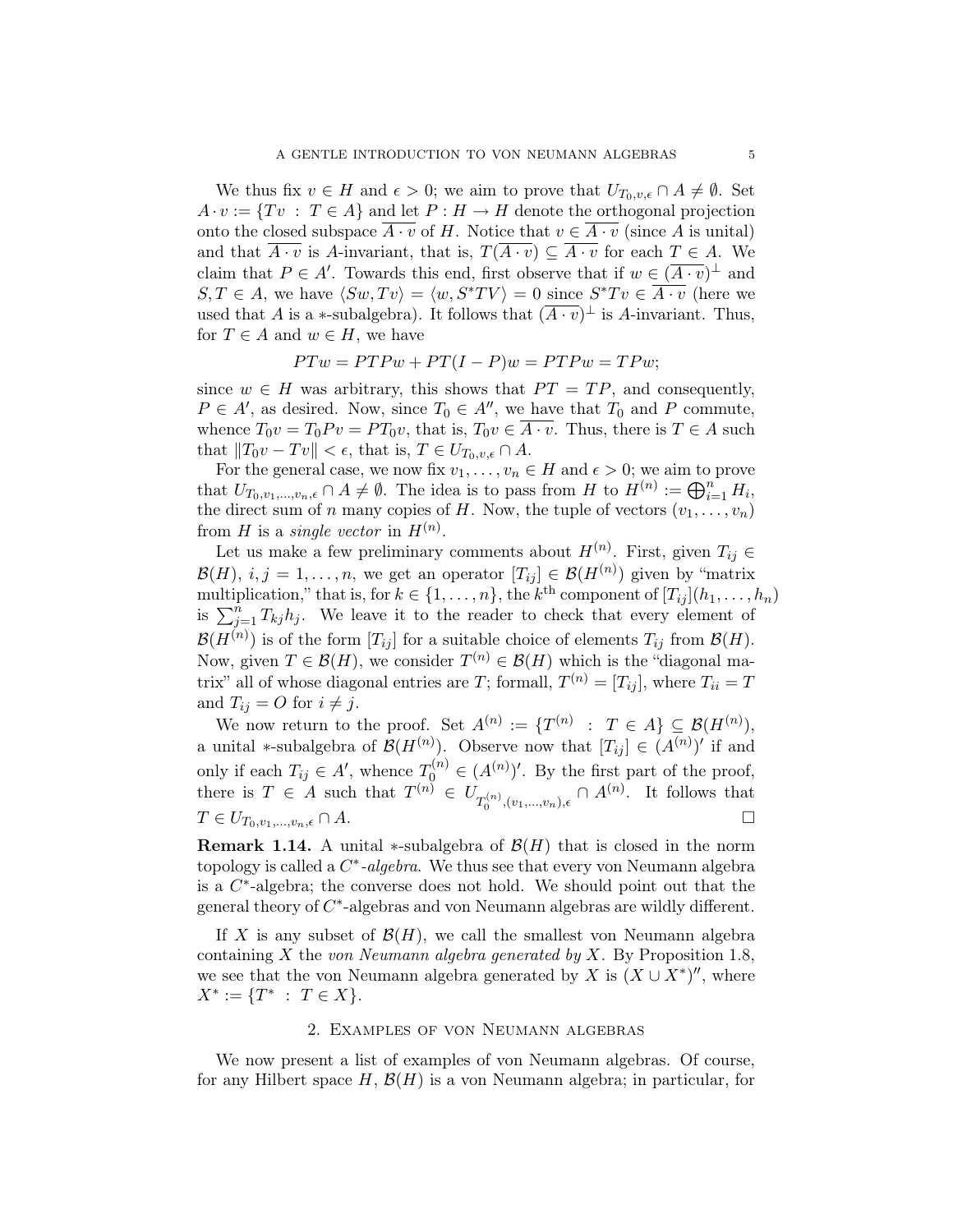any  $n \in \mathbb{N}$ ,  $M_n(\mathbb{C})$  is a von Neumann algebra (this is isomorphic to  $\mathcal{B}(H)$ ) when  $\dim(H) = n$ . We now turn to less trivial examples.

2.1. Abelian von Neumann algebras. A von Neumann algebra  $A$  is said to be abelian if  $TS = ST$  for all  $S, T \in A$ . For example, suppose that  $(X, \mu)$ is a  $\sigma$ -finite measure space. We set

 $L^{\infty}(X,\mu) := \{f : X \to \mathbb{C} : f \text{ is measurable and } \text{essup } f < \infty\}$ 

and

$$
L^2(X,\mu) := \{ f : X \to \mathbb{C} \; : \; f \text{ is measurable and } \int_X |f|^2 d\mu < \infty \}.
$$

We then have an algebra embedding  $L^{\infty}(X,\mu) \to \mathcal{B}(L^2(X,\mu))$  given by  $f \mapsto m_f$ , where  $m_f(g) := fg$ . We often identify  $L^{\infty}(X,\mu)$  with its image under this embedding.

Exercise 2.1.  $L^{\infty}(X,\mu)' = L^{\infty}(X,\mu)$ . (Hint: In showing that  $L^{\infty}(X,\mu)' \subseteq$  $L^{\infty}(X,\mu)$ , first assume that  $\mu(X) < \infty$ . In that case,  $1 \in L^2(X,\mu)$ ; for  $T \in L^{\infty}(X,\mu)'$ , set  $f := T(1)$ . Show that  $f \in L^{\infty}(X,\mu)$  and that  $T(g) = fg$ for all  $g \in L^{\infty}(X, \mu)$ , which is sufficient since  $L^{\infty}(X, \mu)$  is dense in  $L^2(X, \mu)$ . The general  $\sigma$ -finite case reduces to the case of finite measure by considering restrictions to suitable finite measure sets.)

Consequently, we see that  $L^{\infty}(X,\mu)$  is a von Neumann algebra. Moreover,  $m_f m_g = m_{fg}$ , we see that it is an abelian von Neumann algebra. It is a fact that all abelian von Neumann algebras are of the form  $L^{\infty}(X,\mu)$  for some  $(X, \mu)$ . It is for this reason that von Neumann algebra theory is sometimes regarded as noncommutative measure theory.

**Example 2.2.** Suppose that  $X = \mathbb{S}^1$  equipped with its haar measure and suppose that  $f \in L^{\infty}(\mathbb{S}^1)$ . Let  $s_n := \sum_{k=-n}^{n} c_n e^{ik\theta}$  be the  $n^{\text{th}}$  partial sum of the Fourier series for f. Since  $s_n$  converges to f in  $L^2(\mathbb{S}^1)$ , we have that  $m_{s_n}$ converges to  $m_f$  strongly in  $\mathcal{B}(L^2(\mathbb{S}^1))$ . It follows that  $L^{\infty}(\mathbb{S}^1)$  is generated (as a von Neumann algebra) by the functions  $e^{ik\theta}$  for  $k \in \mathbb{Z}$ .

2.2. Group von Neumann algebras and representation theory. Recall that  $U(H)$  consists of the elements U of  $\mathcal{B}(H)$  for which  $U^* = U^{-1}$ . It is clear that  $U(H)$  is a group (under composition) and is referred to as the unitary group of  $H$ .

For the rest of this subsection, we suppose that  $\Gamma$  is an arbitrary countable (discrete) group. A *unitary group representation of*  $\Gamma$  is a group homomorphism  $\alpha : \Gamma \to U(H)$ . The von Neumann algebra generated by  $\alpha(\Gamma)$ , which is just  $\alpha(\Gamma)^n$  as  $\alpha(\Gamma)^* = \alpha(\Gamma)$ , is referred to as the group von Neumann algebra of the representation  $\alpha$ .

There is a compelling reason for studying  $\alpha(\Gamma)$ ". A major concern in representation theory is to understand the invariant subspaces of a representation, that is, the closed subspaces  $H_0$  of H such that  $\alpha(\gamma)(H_0) \subseteq H_0$ for each  $\gamma \in \Gamma$ . First notice that if  $H_0$  is an invariant subspace of  $\alpha$  and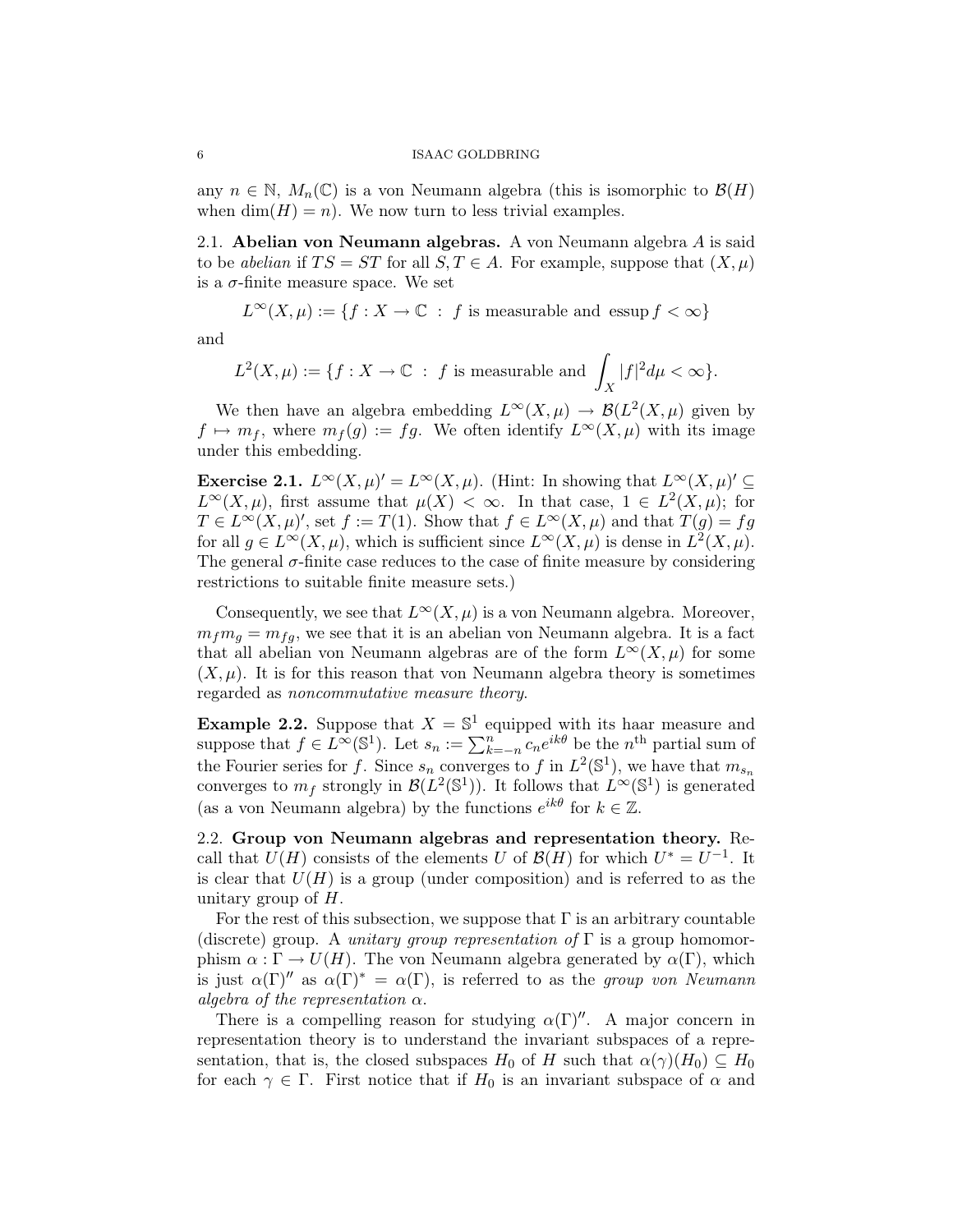$P: H \to H$  is the orthogonal projection onto  $H_0$ , then  $P \in \alpha(\Gamma)'$ . Indeed, for  $\gamma \in \Gamma$ , and  $x = x_1 + x_2 \in H$ , with  $x_1 \in H_0$  and  $x_2 \in H_0^{\perp}$ , we have

$$
P\alpha(\gamma)(x) = P\alpha(\gamma)(x_1) + P\alpha(\gamma)(x_2) = \alpha(\gamma)(x_1) = \alpha(\gamma)(Px_1).
$$

In the above calculation, we used that both  $H_0$  and  $H_0^{\perp}$  are invariant (the latter is invariant since each  $\alpha(\gamma)$  is unitary). Conversely, it is easy to see that if  $P: H \to H$  is an abstract projection, that is,  $P^2 = P^* = P$ , which lies in  $\alpha(\Gamma)'$ , then  $P(H)$  is an invariant subspace of H.

It follows that an understanding of the invariant subspaces of  $\alpha$  amounts to an understanding of the projections of the von Neumann algebra  $\alpha(\Gamma)'$ . Since the projections of a von Neumann algebra generate the von Neumann algebra (we will discuss in Subsection 3.1), it follows that understanding the invariant subspaces of  $\alpha$  amounts to understanding  $\alpha(\Gamma)'$ , or somewhat equivalently, understanding  $\alpha(\Gamma)''$ .

There is a particular unitary representation of  $\Gamma$  that is of extreme importance, the so-called left regular representation. To define this, we first set  $\ell^2(\Gamma) := \{f : \Gamma \to \mathbb{C} \text{ : } \sum_{\gamma \in \Gamma} |f(\gamma)|^2 < \infty \}.$  We make  $\ell^2(\Gamma)$  into a Hilbert space by equipping it with the inner product  $\langle f, g \rangle := \sum_{\gamma \in \Gamma} f(\gamma) g(\gamma)$ . (This is precisely the same thing as  $\ell^2$ , the only difference being that we index our sequences by  $\Gamma$  rather than N.) For  $\gamma \in \Gamma$ , we define  $u_{\gamma}: \ell^2(\Gamma) \to \ell^2(\Gamma)$ by  $u_{\gamma}(f)(\eta) := f(\gamma^{-1}\eta)$ . It is easy to see that  $u_{\gamma}$  is a linear operator and that  $u_{\gamma}^* = u_{\gamma}^{-1} = u_{\gamma^{-1}}$ , so that each  $u_{\gamma} \in U(\ell^2(\Gamma))$ . Moreover,  $u_{\gamma}u_{\rho} = u_{\gamma\rho}$ , whence we see that  $u : \Gamma \to U(\ell^2(\Gamma))$  given by  $u(\gamma) := u_\gamma$  is a unitary representation of Γ, referred to as the *left regular representation*. (As one might imagine, if we had used the right action rather than the left action, we would then be defining the *right regular representation*.) It is easy to check that  $\{u_\gamma : \gamma \in \Gamma\}$  is a linearly independent set in  $\mathcal{B}(\ell^2(\Gamma))$ , whence the algebra generated by the  $u(\Gamma)$  is isomorphic to the group ring  $\mathbb{C}\Gamma$ . The von Neumann algebra associated to the left regular representation is simply called the group von Neumann algebra corresponding to  $\Gamma$  and is denoted by  $L(\Gamma)$ .

For  $\gamma \in \Gamma$ , let  $\epsilon_{\gamma} \in \ell^2(\Gamma)$  be the standard basis vector corresponding to  $\gamma$ , that is,  $\epsilon_{\gamma}(\eta) = \delta_{\gamma\eta}$ . Then  $\{\epsilon_{\gamma} : \gamma \in \Gamma\}$  form an orthonormal basis for  $\ell^2(\Gamma)$  and, for  $f \in \ell^2(\Gamma)$ , we write  $f = \sum_{\gamma \in \Gamma} f(\gamma) \epsilon_{\gamma}$ . What does the "matrix representation" for  $u_{\gamma}$  look like with respect to the aforementioned basis for  $\ell^2(\Gamma)$ ? Well, notice that  $u_\gamma(\epsilon_\rho) = \epsilon_{\gamma\rho}$ , so the  $(\eta, \rho)$  entry of the matrix for  $u_{\gamma}$  is 1 if  $\gamma \rho = \eta$  and 0 otherwise, that is, the  $(\eta, \rho)$  entry of  $u_{\gamma}$  is 1 if  $\eta \rho^{-1} = \gamma$  and 0 otherwise. Let us call an infinite matrix quasidiagonal if the  $(\eta, \rho)$  entry only depends on  $\eta \rho^{-1}$ . It follows that the matrix for  $u_{\gamma}$ is quasidiagonal. Notice also that any linear combination of quasidiagonal matrices is also quasidiagonal. Less obvious is the fact that if  $T \in L(\Gamma)$ , then the matrix for T is quasidiagonal. Indeed, the  $(\eta, \rho)$  entry of T is  $\langle T\rho, \eta \rangle$ , which is a limit of a net of the form  $\langle T_{\alpha}\rho, \eta \rangle$ , where each  $T_{\alpha}$  is in the algebra generated by  $u(\Gamma)$ .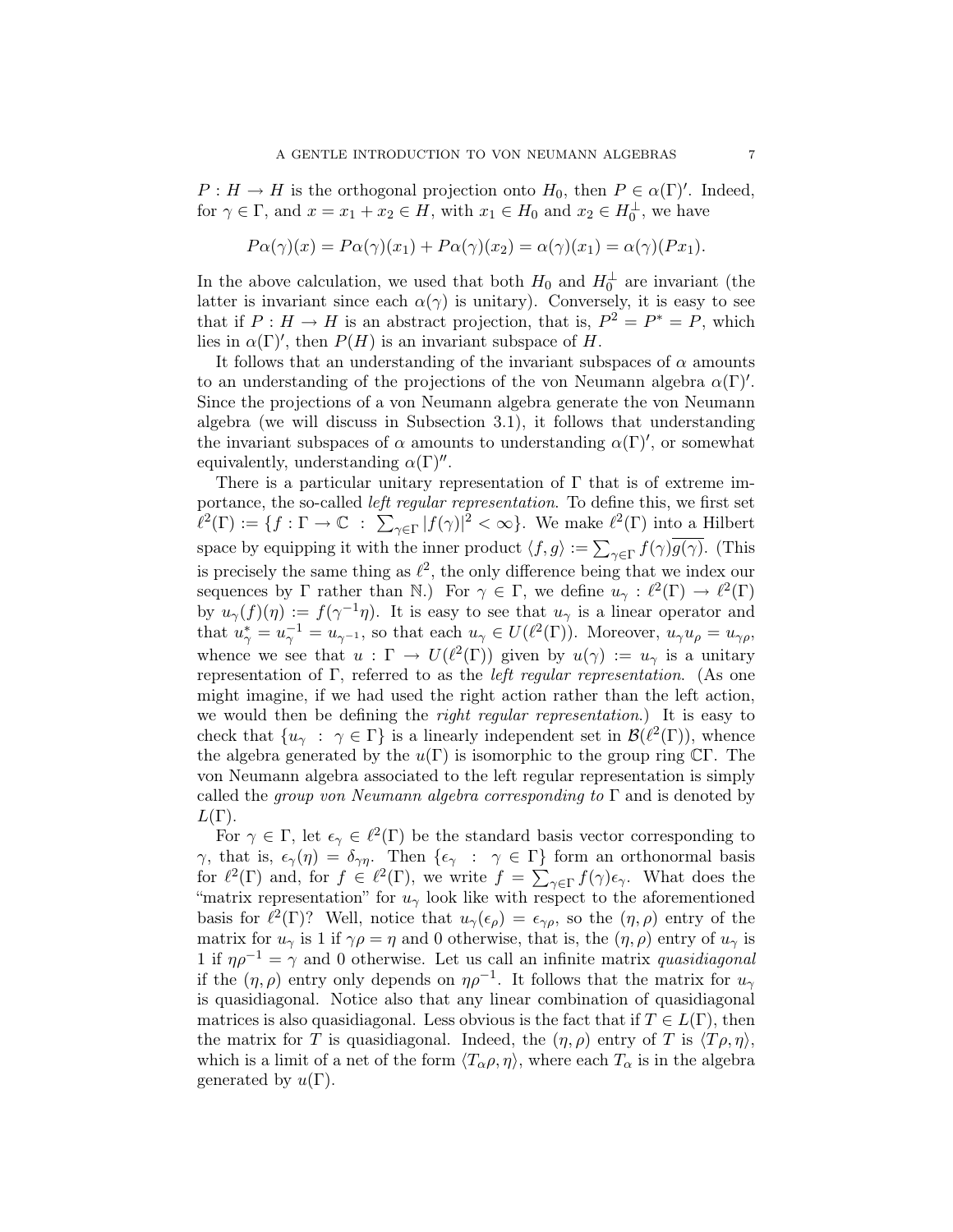Based on the last observation of the previous paragraph, we write elements of  $L(\Gamma)$  as formal sums  $\sum_{\gamma \in \Gamma} c_{\gamma} u_{\gamma}$ , where  $c_{\gamma}$  represents the constant value of the "diagonal"  $\eta \rho^{-1} = \gamma$ . (Of course, if  $c_{\gamma} \neq 0$  for only finitely many  $\gamma$ , that then signifies that we are looking at an element of the group algebra.) In general, it is quite difficult to establish what sequences  $(c_{\gamma})_{\gamma \in \Gamma}$  are the coefficients of an element of  $L(\Gamma)$ , but it is useful to at least observe the following:

**Lemma 2.3.** If  $\sum_{\gamma \in \Gamma} c_{\gamma} u_{\gamma}$  represents an element of  $L(\Gamma)$ , than the function  $\gamma \mapsto c_{\gamma}$  belongs to  $\ell^{2}(\Gamma)$ .

*Proof.* Notice that  $(\sum_{\gamma \in \Gamma} c_{\gamma} u_{\gamma})(\epsilon_{\text{id}})(\eta) = c_{\eta}$ ; here id denotes the identity of the group. Since  $(\sum_{\gamma \in \Gamma} c_{\gamma} u_{\gamma})(\epsilon_{\text{id}}) \in \ell^2(\Gamma)$ , it follows that  $\eta \mapsto c_{\eta}$  belongs to  $\ell^2$ (Γ).

Here is a case we can fully analyze:

**Example 2.4.** Suppose that  $\Gamma = \mathbb{Z}$ . The map  $V : \ell^2(\Gamma) \to L^2(\mathbb{S}^1)$  defined by  $V(\sum_{k} c_{k} \epsilon_{k}) := \sum_{k} c_{k} e^{ik\theta}$  is an (isometric) isomorphism. Observe also that  $(Vu_lV^{-1})(e^{ik\theta}) = e^{il\theta}e^{ik\theta}$ , that is,  $Vu_lV^{-1} = m_{e^{il\theta}}$  (since the  $e^{ik\theta}$  form an orthonormal basis for  $L^2(\mathbb{S}^1)$ . By Example 2.2, we know that the operators  $m_{e^{ik\theta}}$  generate the von Neumann algebra  $L^{\infty}(\mathbb{S}^{1}),$  and, for  $f \in L^{\infty}(S^{1}),$  we have that  $V^{-1}m_fV = \sum_k c_k u_k$ , where  $c_k =$  the Fourier coefficients for f. It follows that  $L(\Gamma)$  consists of all formal sums  $\sum_k c_k u_k$ , where  $(c_k)$  is the Fourier coefficients for an element of  $L^{\infty}(\mathbb{S}^1)$ .

For an arbitrary von Neumann algebra A, set

$$
\mathcal{Z}(A) := \{ T \in A \; : \; TS = ST \text{ for all } S \in A \},
$$

the center of A.

**Example 2.5.** Suppose that  $\Gamma = \mathbb{F}_n$ , the free group on n generators, for  $n \geq$ 2. Consider the question: what is the center of  $L(\Gamma)$ ? Note that  $\sum_{\gamma} c_{\gamma} u_{\gamma} \in$  $\mathcal{Z}(L(\Gamma))$  if and only if  $(\sum_{\gamma} c_{\gamma} u_{\gamma}) u_{\rho} = u_{\rho}(\sum_{\gamma} c_{\gamma} u_{\gamma})$ ; it is routine to check that this latter condition is equivalent to  $c_{\gamma\rho\gamma^{-1}} = c_{\rho}$  for all  $\gamma, \rho \in \Gamma$ . In other words,  $\sum_{\gamma} c_{\gamma} u_{\gamma} \in \mathcal{Z}(L(\Gamma))$  if and only if the function  $\gamma \mapsto c_{\gamma}$  is constant on conjugacy classes. In our case, all nontrivial conjugacy classes, that is, all conjugacy classes other than  $\{id\}$ , are infinite. Since  $\gamma \mapsto c_{\gamma}$  belongs to  $\ell^2(\Gamma)$  (by Lemma 2.3), it follows that  $c_\gamma = 0$  for  $\gamma \neq id$ . Consequently, we have that  $\mathcal{Z}(L(\Gamma)) = \{cu_{\text{id}} : c \in \mathbb{C}\} = \mathbb{C} \cdot I$ .

The phenomenon exhibited in the previous example is important enough to merit a definition.

**Definition 2.6.** A von Neumann algebra A is called a factor if  $\mathcal{Z}(A) = \mathbb{C} \cdot I$ .

Observe that  $\mathbb{C} \cdot I$  is always contained in  $\mathcal{Z}(A)$ , so being a factor means that the scalar operators are the only elements of the center. Observe also that the only property of  $\mathbb{F}_n$  used to conclude that  $L(\mathbb{F}_n)$  was a factor that all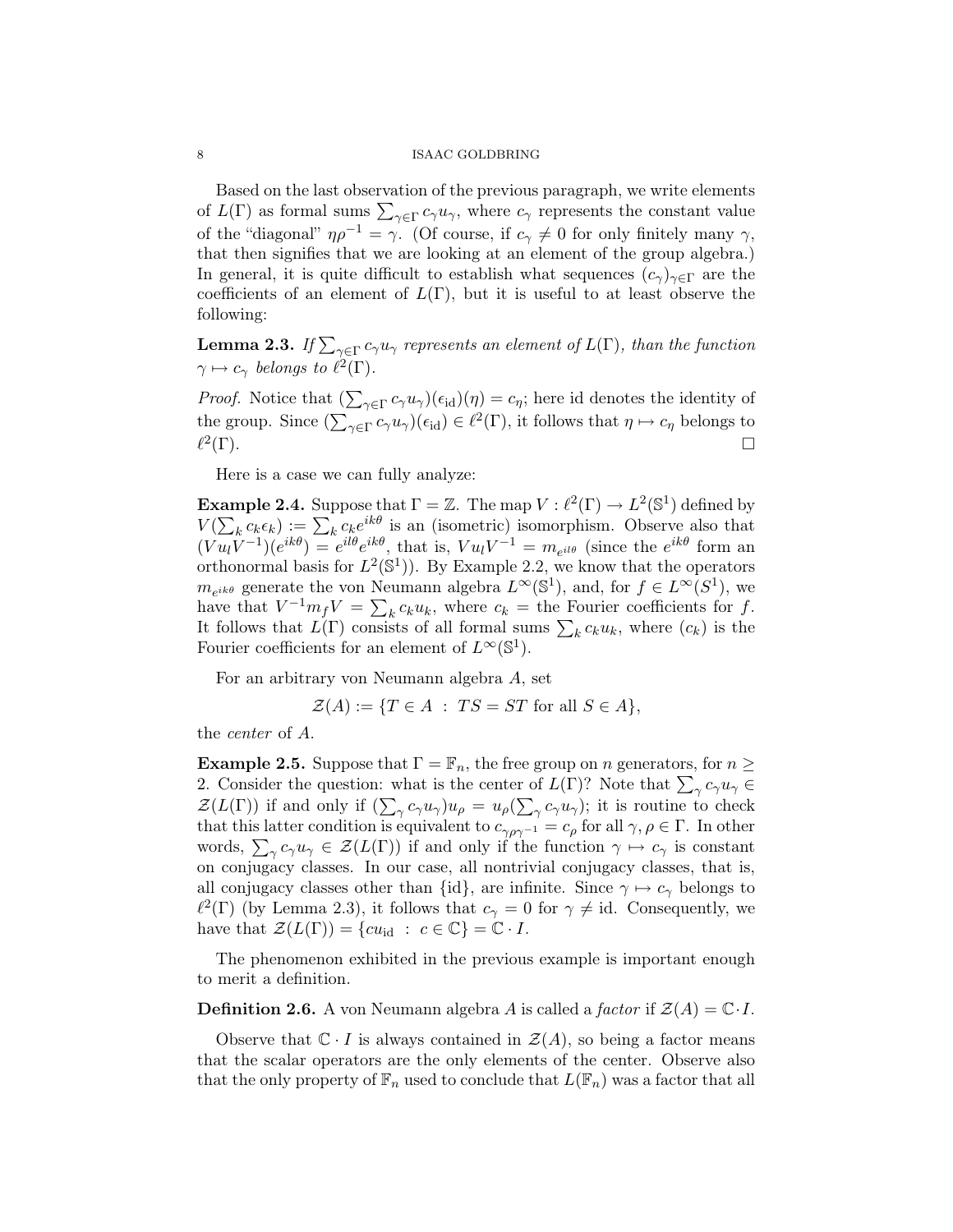nontrivial conjugacy classes are infinite; we call a group with this property ICC (for infinite conjugacy classes). We have thus established:

# **Proposition 2.7.** If  $\Gamma$  is an ICC group, then  $L(\Gamma)$  is a factor.

Another example of a factor is  $\mathcal{B}(H)$  for any Hilbert space H.

Fact 2.8. Every von Neumann algebra is a *direct integral* of factors. It is in this sense that the factors are the "prime" or "indecomposable" objects in von Neumann algebra theory and one often proves facts about arbitrary von Neumann algebras by first proving the result for factors.

We end this section with one of the most difficult open problems in von Neumann algebra theory:

# Question 2.9. If  $m, n \geq 2$  are distinct, is  $L(\mathbb{F}_m) \cong L(\mathbb{F}_n)$ ?

Even though  $\mathbb{F}_m$  and  $\mathbb{F}_n$  are clearly not isomorphic (nor are their group rings for that matter), the group von Neumann algebra includes so many new elements (as belonging to the weak closure is, well, a weak condition) that it becomes much harder to distinguish things at the von Neumann algebra level.

2.3. The Hyperfinite  $II_1$  factor  $R$ . In this subsection, we introduce arguably the most important von Neumann algebra. Towards this end, it will be important to recall the Kronecker product of matrices. Suppose that A is an  $m \times n$  matrix and B is a  $p \times q$  matrix. Then the Kronecker product of A and B is the  $mp \times nq$  block matrix

$$
A \otimes B := \begin{pmatrix} a_{11}B & \cdots & a_{1n}B \\ \vdots & \vdots & \vdots \\ a_{n1}B & \cdots & a_{nn}B \end{pmatrix}.
$$

We now consider the chain of inclusions

$$
M_2(\mathbb{C}) \hookrightarrow M_4(\mathbb{C}) \hookrightarrow M_8(\mathbb{C}) \hookrightarrow \cdots,
$$

where the inclusion  $M_{2^n}(\mathbb{C}) \hookrightarrow M_{2^{n+1}}(\mathbb{C})$  is given by  $B \mapsto B \otimes I$ . We set  $M := \bigcup_n M_{2^n}(\mathbb{C})$ . The *hyperfinite*  $H_1$  *factor*  $\mathcal R$  will be the von Neumann algebra generated by  $M$  once we can view  $M$  as a set of operators on some Hilbert space.

For each n, let  $\text{tr}_n : M_n(\mathbb{C}) \to \mathbb{C}$  denote the normalized trace, namely  $\operatorname{tr}_n := \frac{1}{n} \operatorname{tr}$ , where  $\operatorname{tr}$  is the usual trace on matrices (so  $\operatorname{tr}(I) = 1$ ). Notice that tr<sub>2n</sub>  $(B) = \text{tr}_{2^{n+1}}(B \otimes I)$  (this is the reason we work with normalized traces), so that we get a unique function  $\operatorname{tr}:M\to\mathbb{C}$  extending the individual tr<sub>2n</sub>'s. We can now define an inner product on M by  $\langle A, B \rangle := \text{tr}(B^*A)$ . (This is the extension of the usual Frobenius inner product on the space of matrices.)

Let  $H$  be the completion of  $M$  (with respect to the norm inherited from the aforementioned inner product). Then  $H$  is a Hilbert space and we can view elements of M as operators on H. Indeed, given  $A \in M$ , the action of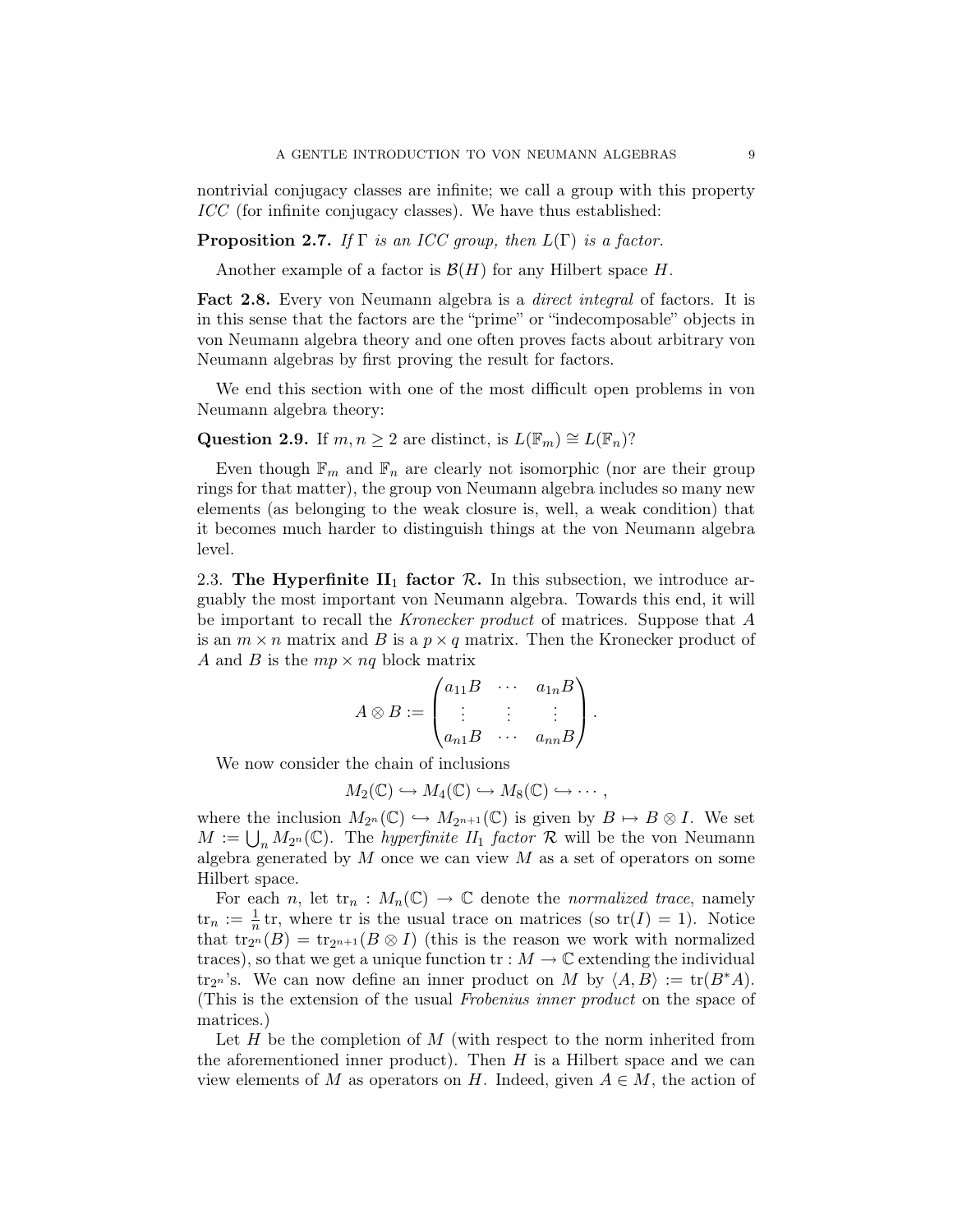left multiplication by  $A, B \mapsto A \cdot B : M \to M$ , extends to a bounded operator on H. (Exercise) In this way, we get an algebra embedding  $M \hookrightarrow \mathcal{B}(H)$  and we let  $\mathcal R$  be the von Neumann algebra generated by the (image) of  $M$ .

# Exercise 2.10.  $R$  is a factor.

The adjective "II<sub>1</sub>" in the name of  $\mathcal R$  will be defined later in these notes. The word "hyperfinite" refers to the fact that  $R$  is the von Neumann algebra generated by the increasing union of a countable chain of finite-dimensional ∗-subalgebras. It is a theorem of Murray and von Neumann that R is the unique  $II_1$  factor with these properties. It follows that if  $\Gamma$  is an infinite ICC group which is the increasing union of a countable chain of finite subgroups, then  $L(\Gamma)$  is isomorphic to  $\mathcal R$ . An example of a group with this property is  $S^{\text{fin}}_{\infty}(\mathbb{N})$ , which is the group of permutations of N with finite support.

We will come to see that  $\mathcal R$  plays a special role in the theory of von Neumann algebras (both from the operator algebra perspective as well as the model-theoretic perspective).

## 3. Projections, Type Classification, and Traces

3.1. Projections and the spectral theorem. Recall that a bounded operator  $P: H \to H$  is called a projection if  $P^2 = P^* = P$ . For example, if  $P: H \to H$  is the orthogonal projection onto a closed subspace of H, then  $P$  is a projection. Conversely, if  $P$  is a projection, then  $P$  is the orthogonal projection onto the closed subspace  $P(H)$  of H.

The goal of this subsection is to prove the following theorem:

**Theorem 3.1.** If A is a von Neumann algebra, then A is generated by the projections in A.

It is for this reason that the study of von Neumann algebras relies on a deep understanding of the projections in the algebra; we will discuss this in the next subsection. For now, let us discuss the proof of Theorem 3.1. A good reference for what is to follow is Conway's book [4].

Recall that an operator  $N : H \to H$  is normal if  $NN^* = N^*N$ . The climax of a good undergraduate course in linear algebra is the following:

**Theorem 3.2** (Spectral Theorem for Finite-Dimensional Operators). Suppose that  $\dim(H) < \infty$  and  $N : H \to H$  is a normal operator. If  $\lambda_1, \ldots, \lambda_k$ are the distinct eigenvalues of N and  $P_i: H \to H$  denotes the orthogonal projection onto the eigenspace corresponding to  $\lambda_i$ , then  $N = \sum_{i=1}^k \lambda_i P_i$ .

Theorem 3.1 will follow from a suitable infinite-dimensional version of the Spectral Theorem. In infinite-dimensional Hilbert spaces, rather than discussing the eigenvalues of an operator, we will need to refer to its *spectrum*, and instead of decomposing a normal operator as a sum of multiples of projections, we will need to decompose it into an integral of such operators.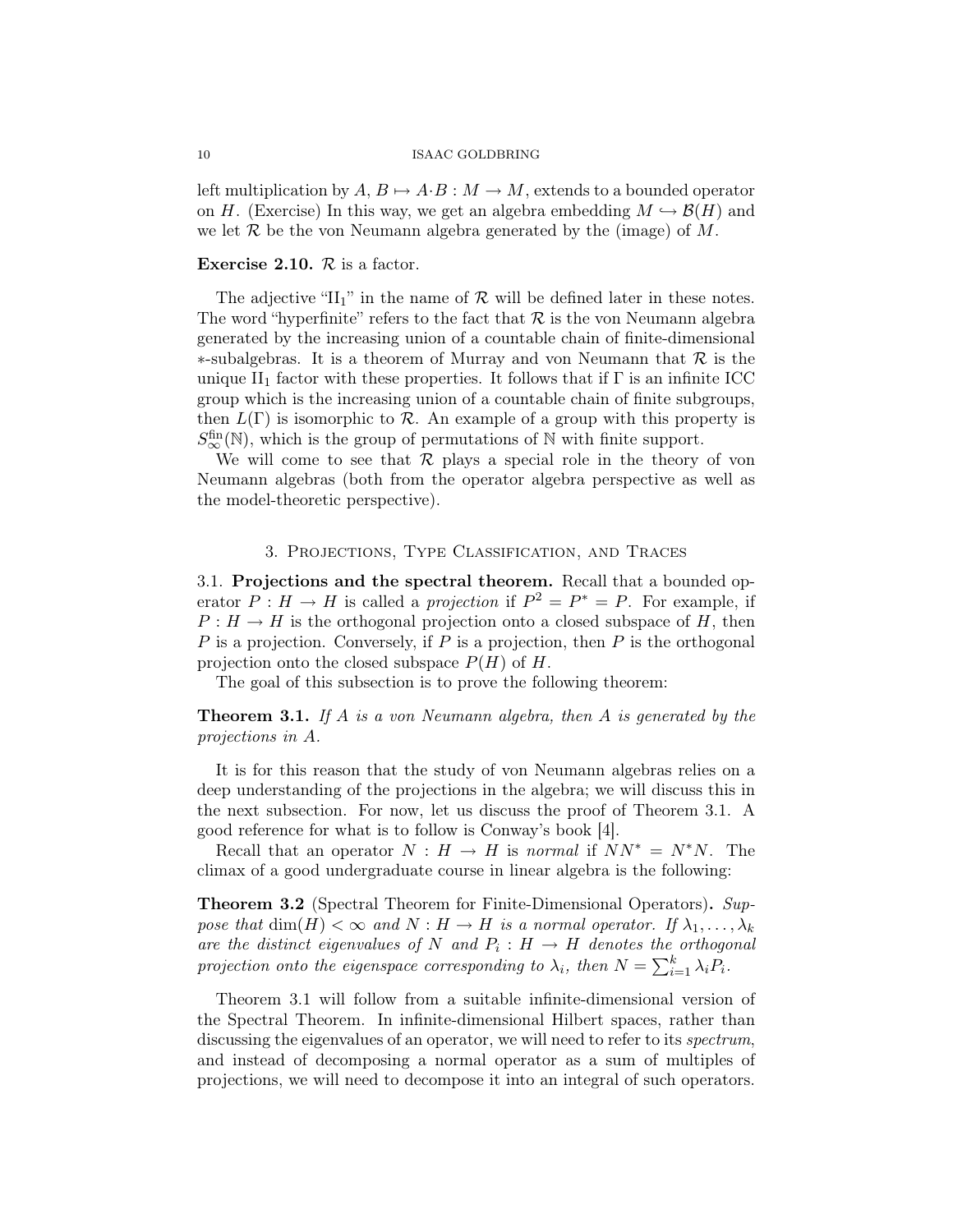**Definition 3.3.** If X is a set,  $\Omega$  is a  $\sigma$ -algebra of subsets of X, and H is a Hilbert space, then a *spectral measure* for  $(X, \Omega, H)$  is a function  $E : \Omega \to$  $\mathcal{B}(H)$  such that:

- (1) For each  $C \in \Omega$ ,  $E(C)$  is a projection;
- (2)  $E(\emptyset) = 0$  and  $E(X) = I$ ;
- (3)  $E(C_1 \cap C_2) = E(C_1)E(C_2);$
- (4) If  $\{C_n : n \in \mathbb{N}\}$  are pairwise disjoint elements of  $\Omega$ , then  $E(\bigcup_n C_n) = \sum_n E(C_n)$  in the strong topology.  $\sum_n E(C_n)$  in the strong topology.

Suppose that E is a spectral measure for  $(X, \Omega, H)$ . Then for  $v, w \in H$ , the function  $E_{v,w}(C) := \langle E(C)v, w \rangle$  defines a countably additive measure on  $\Omega$ . Moreover, if  $f: X \to \mathbb{C}$  is a bounded,  $\Omega$ -measurable function, then it is possible to define  $\int f dE$ , which is an element of  $\mathcal{B}(H)$  satisfying the important identity  $\langle (\int f dE)v, w \rangle = \int f dE_{v,w}$  for all  $v, w \in H$ .

For  $T \in \mathcal{B}(H)$ , recall that the *spectrum* of T is

$$
\sigma(T) := \{ \lambda \in \mathbb{C} : (T - \lambda I) \text{ is not invertible} \}.
$$

Recall that  $\sigma(T)$  is a nonempty, compact subset of  $\mathbb C$ .

We can now state the Spectral Theorem.

**Theorem 3.4** (Spectral Theorem). Suppose that  $N : H \to H$  is a normal operator. Then there is a unique spectral measure on the Borel subsets of  $\sigma(N)$  such that  $N = \int z dE$ .

An important by-product of the proof of the Spectral Theorem is the following:

**Theorem 3.5.** Suppose that  $N : H \rightarrow H$  is a normal operator and E is the spectral measure for N. For  $T \in \mathcal{B}(H)$ , we have  $|TN = NT$  and  $TN^* = N^*T$  if and only if  $TE(C) = E(C)T$  for every Borel subset C of  $\sigma(N)$ .

Proof of Theorem 3.1. First, we notice that every element is a sum of two normal operators. Indeed, given  $T \in \mathcal{B}(H)$ , set  $\mathbb{R}(T) := \frac{T + T^*}{2}$  $\frac{2^{T^*}}{2}$  and  $\Im(T) :=$  $T-T^*$  $\frac{-T}{2i}$ . Then  $T = \Re(T) + i\Im(T)$  and  $\Re(T)$  and  $\Im(T)$  are normal (in fact, self-adjoint). Moreover, if  $T \in A$ , then so are  $\Re(T)$  and  $\Im(T)$ , whence A is generated by its normal elements. Thus, it suffices to show that every normal element of A is in the weak closure of the algebra generated by the projections in A.

Suppose that N is a normal element of A. By Theorem 3.5, we see that the spectral projections  $E(C)$  of N lie in the von Neumann algebra generated by N and thus in A. It thus suffices to show that  $N$  is in the weak closure of the algebra generated by its spectral projections. Fix  $v, w \in H$ . Then  $\langle Nv, w \rangle =$  $\langle (\int z dE)v, w \rangle = \int z dE_{v,w}$ . Now  $\int z dE_{v,w}$  is approximated by the integral of a simple function  $\sum c_i \chi_{C_i}$ , which is  $\sum c_i E_{v,w}(C_i) = \langle \sum c_i E(C_i) v, w \rangle$ , finishing the proof.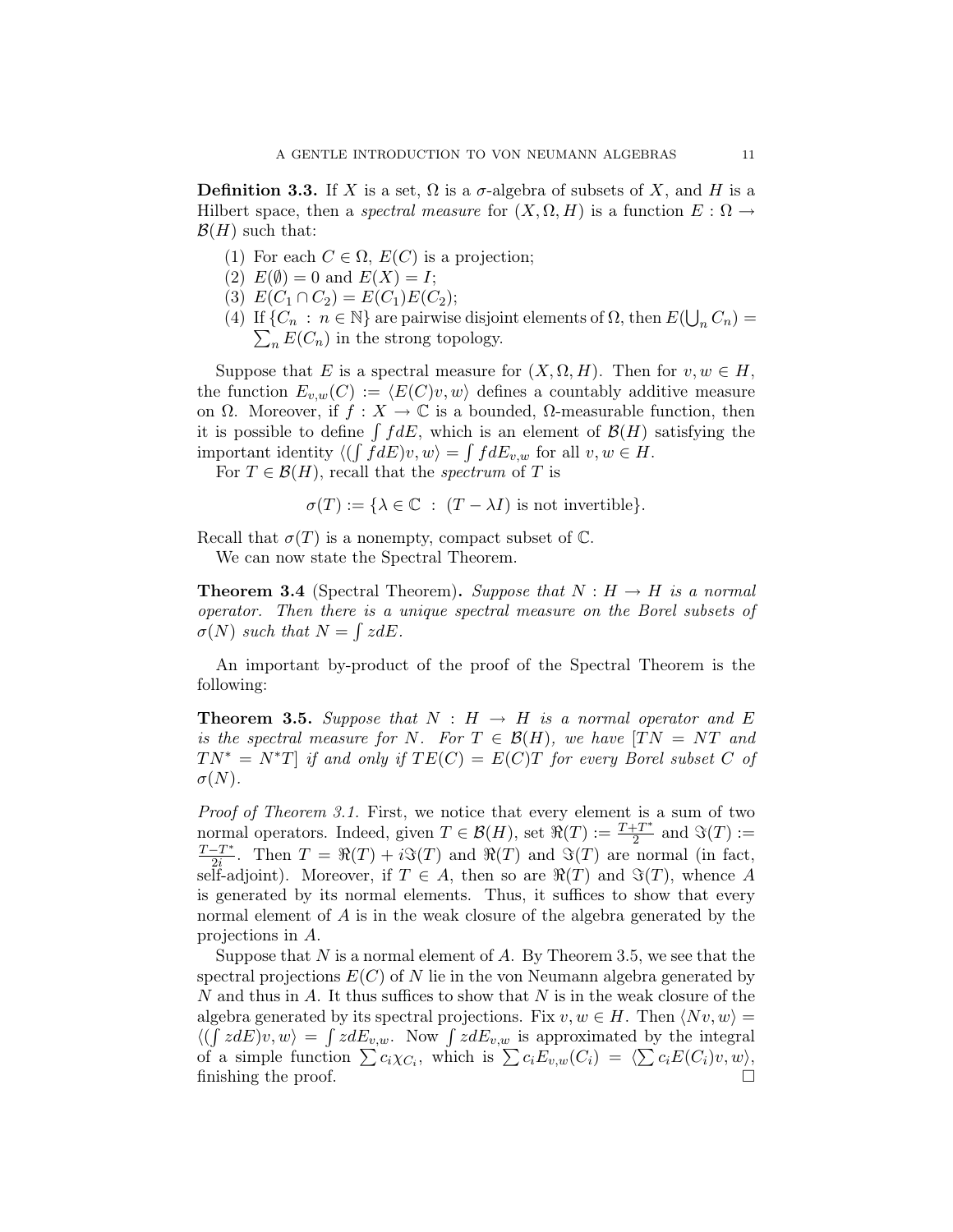3.2. Type classification of factors. For the rest of these notes, we keep things simple and assume that all Hilbert spaces are assumed to have dimension  $\leq \aleph_0$ .

Notation: We are going to switch from denoting elements of von Neumann algebras by uppercase letters  $T$  and  $P$  and rather start using lowercase letters x and p as we are now thinking of them as elements rather than operators.

If  $u \in \mathcal{B}(H)$ , we say that u is a partial isometry if  $u^*u$  and  $uu^*$  are projections; in this case we call  $u^*u$  and  $uu^*$  the *support projections* and range projections respectively and we call the spaces  $(u^*u)(H)$  and  $(uu^*)(H)$ the initial space and final space respectively.

The next exercise helps explain the terminology.

**Exercise 3.6.** If  $u \in \mathcal{B}(H)$  is a partial isometry with initial space  $H_0$  and final space  $H_1$ , then  $u = u'P$ , where  $P : H \to H$  is the orthogonal projection onto  $H_0$  and  $u' : H_0 \to H_1$  is an (isometric) isomorphism of  $H_0$  onto  $H_1$ .

For the remander of this subsection, M denotes a von Neumann algebra. Set  $P(M)$  to be the set of projections in M. For  $p, q \in P(M)$ , we write  $p \leq q$ to mean  $p(H) \subseteq q(H)$ .

**Definition 3.7.** For  $p, q \in P(M)$  we say that p and q are Murray-von Neumann equivalent, denoted  $p \sim q$ , if there is a partial isometry  $u \in M$ such that  $u^*u = p$  and  $uu^* = q$ .

Thus p and q being Murray-von Neumann equivalent means that the spaces  $p(H)$  and  $q(H)$  are isomorphic and M knows that they are isomorphic.

We write  $p \preceq q$  to mean  $p \sim p'$  for some  $p' \leq q$ .

**Exercise 3.8** (Murray-von Neumann Schröder-Bernstein). If  $p \leq q$  and  $q \preceq p$ , then  $p \sim q$ .

**Exercise 3.9.**  $\preceq$  induces a partial order on  $P(M)/ \sim$ .

**Example 3.10.** If  $M = \mathcal{B}(H)$ , then  $p \sim q$  if and only if  $\dim(p) = \dim(q)$  as  $\mathcal{B}(H)$  knows about all isomorphisms. Thus,  $\preceq$  defines a *linear* ordering on  $P(\mathcal{B}(H))/\sim$ , which is order isomorphic to:

- $\{0, 1, ..., n\}$  if  $\dim(H) = n$ , or
- $\omega + 1$  if dim(H) =  $\aleph_0$ .

The fact that  $\preceq$  was a linear ordering on  $P(\mathcal{B}(H))/\sim$  was not an accident:

Fact 3.11. M is a factor if and only if  $\preceq$  is a linear order on  $P(M)/\sim$ .

**Definition 3.12.** Suppose that  $p \in P(M)$ . Then p is called:

- *finite* if  $p$  is not equivalent to a proper subprojection;
- $\bullet$  *infinite* if it is not finite;
- *purely infinite* if it has no nonzero finite subprojection;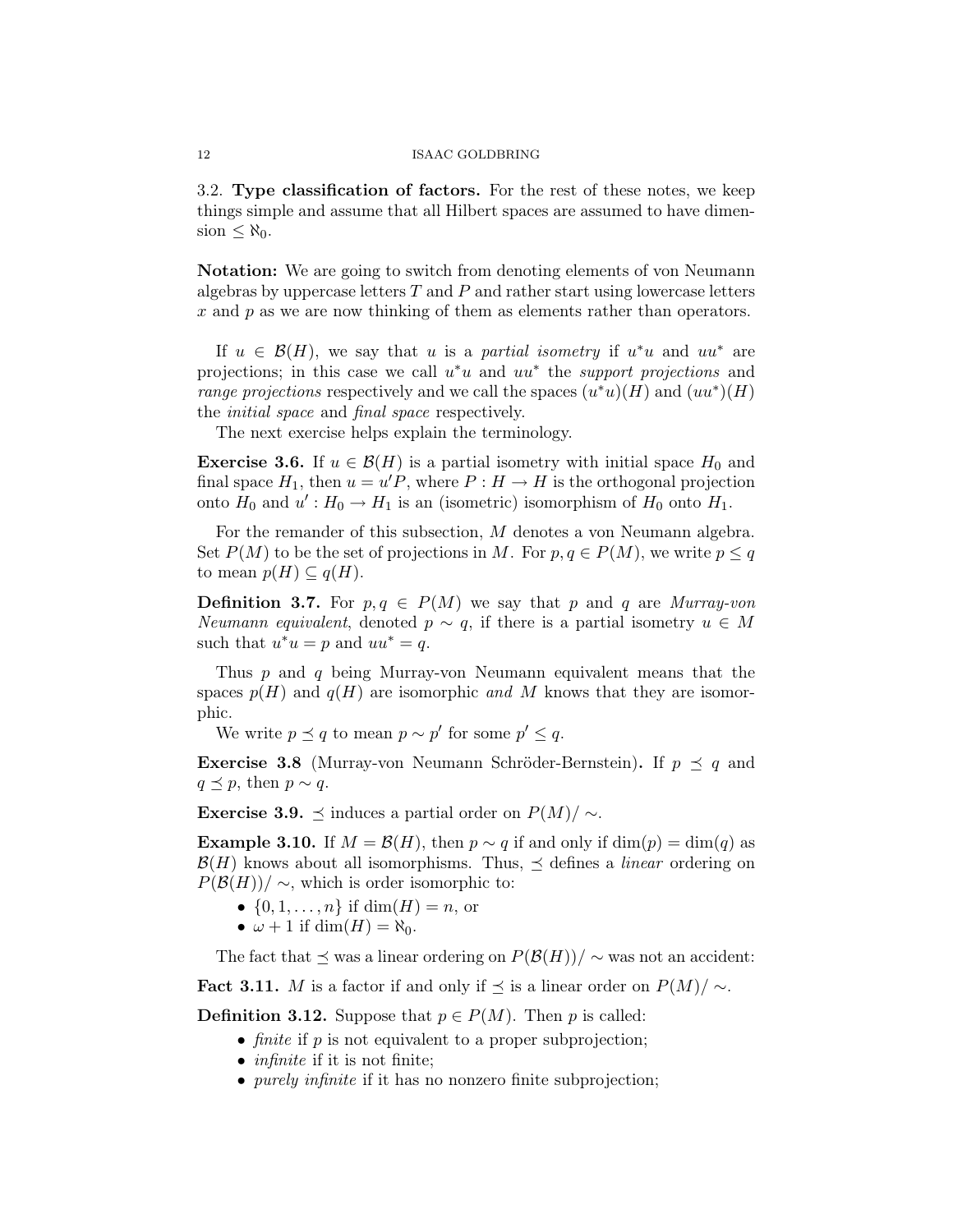- semifinite if it is infinite but is the supremum of an increasing family of finite subprojections;
- minimal if it is nonzero but has no proper nonzero subprojection.

For any of the adjectives  $\diamond$  above, we say that M is  $\diamond$  if I is  $\diamond$  (viewed as an element of  $P(M)$ ).

**Example 3.13.**  $\mathcal{B}(H)$  is finite if  $\dim(H) < \infty$  and is otherwise semifinite. (Remember that we are assuming that H has dimension at most  $\aleph_0$ .)

Which of the above adjectives applies to  $L(\Gamma)$ ? We will soon see the answer to that.

**Definition 3.14** (Factor classification). Suppose that  $M$  is a factor. We say that  $M$  is of type

- I<sub>n</sub> if M is finite and  $P(M)/\sim$  is order isomorphic to  $\{0, 1, \ldots, n\}$ for  $n \in \mathbb{N}$ ;
- I<sub>∞</sub> if M is infinite and  $P(M)/\sim$  is order isomorphic to  $\omega + 1$ ;
- II<sub>1</sub> if M is finite and  $P(M)/\sim$  is order isomorphic to [0, 1];
- II<sub>∞</sub> if M is semifinite and  $P(M)/\sim$  is order isomorphic to [0, ∞];
- III if M is purely infinite and  $P(M) \sim$  is order isomorphic to  $\{0,\infty\}.$

Of course [0, 1] and  $[0, \infty]$  are order isomorphic; the point of writing them this way is to indicate that  $I$  is finite in the former case and infinite in the latter case. The same remark applies to  $\{0, 1\}$  and  $\{0, \infty\}$ .

## Facts 3.15.

- (1) Every factor is of one of the above types.
- (2) There are factors of each type.
- (3) Every type  $I_n$  factor is isomorphic to  $M_n(\mathbb{C})$ .
- (4) Every type  $I_{\infty}$  factor is isomorphic to  $\mathcal{B}(H)$ , for  $\dim(H) = \aleph_0$ .
- (5) Classification of type II and type III factors is very difficult. For example, the isomorphism problem for either type II or type III factors is not classifiable by countable structures (in the sense of descriptive set theory).

We will be primarily concerned with type  $II_1$  factors. In fact, there will be an excellent model-theoretic reason for doing so, as we will see later on in these notes.

3.3. Traces. Throughout, M denotes a von Neumann algebra.

**Definition 3.16.** A *(faithful, normal)* trace on M is a function  $\tau : M \to \mathbb{C}$ satisfying:

- $\tau$  is a linear map;
- $\tau$  is positive, that is,  $\tau(x^*x) \geq 0$  for each  $x \in M$ ;
- (normality)  $\tau$  is weakly continuous;
- (faithful)  $\tau(x^*x) = 0$  if and only if  $x = 0$ ;
- (trace property)  $\tau(xy) = \tau(yx)$ .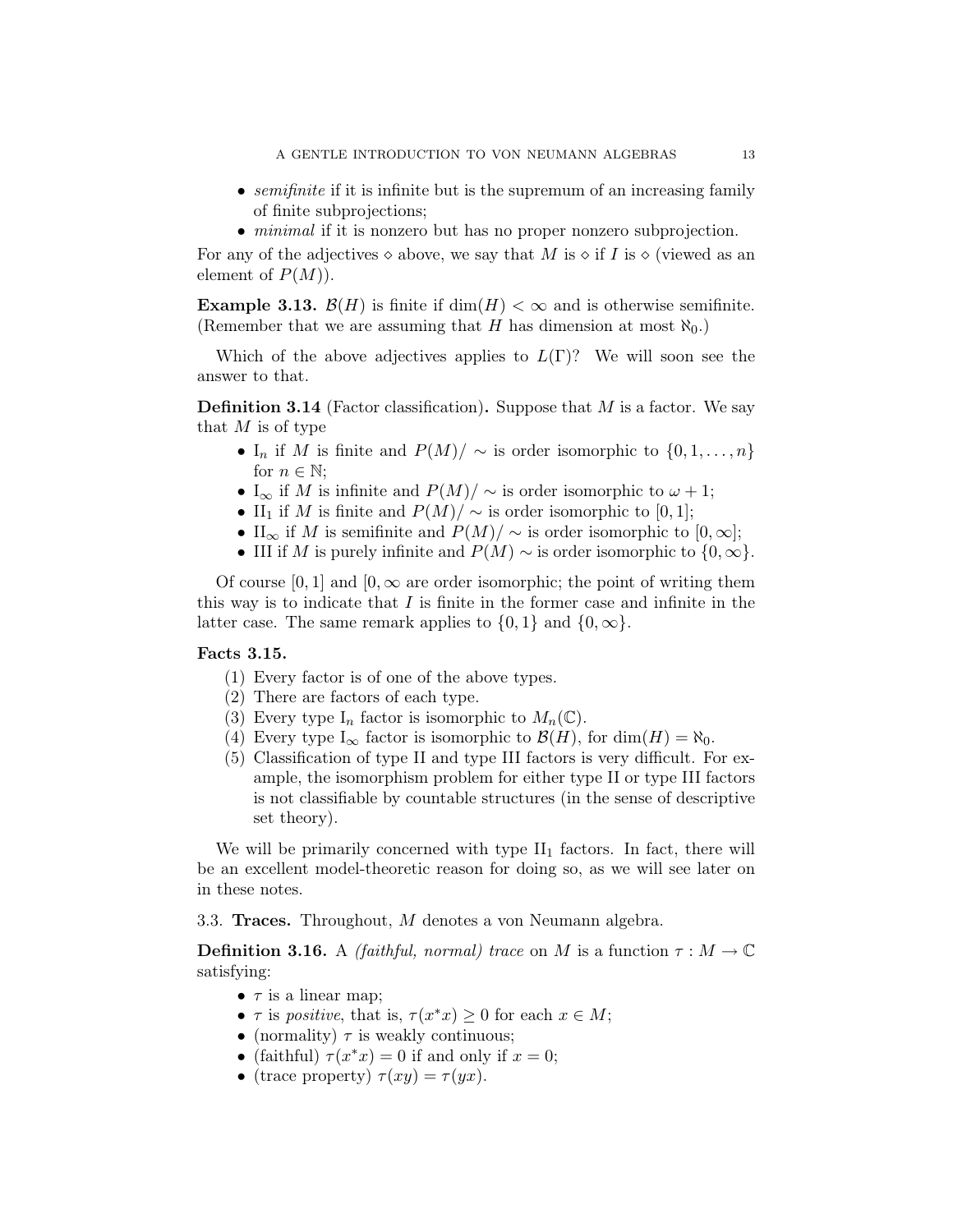It often becomes convenient to normalize the trace and assume that  $\tau(1) =$ 1.

**Example 3.17.** If  $dim(H) = n$ , it is not hard to see that every trace on  $\mathcal{B}(H)$  is a scalar multiple of the usual trace. If  $\dim(H) = \aleph_0$ , then there is no trace on  $\mathcal{B}(H)$ . Indeed, towards a contradiction, suppose that  $\tau$  was a trace on  $\mathcal{B}(H)$ . Let  $p_n$  denote the orthogonal projection onto the subspace spanned by the first  $n$  elements of some fixed orthogonal basis for  $H$  and let  $q_n$  denote the orthogonal projection onto the subspace spanned by the  $n<sup>th</sup>$  element of the basis (so  $p_n = q_1 + \cdots + q_n$ ). By faithfulness, we see that  $\tau(q_i) > 0$  for each i. Since  $q_i \sim q_j$  for all i, j, we will shortly see (Lemma 3.21) that  $\tau(q_i) = \tau(q_j)$  for all i, j, whence  $\tau(p_n) = n\tau(q_1)$ . Since  $p_n$  converges strongly (and hence weakly) to I, normality would imply that  $\tau(p_n) \to \tau(I);$ but  $\tau(p_n) \to \infty$ , a contradiction.

**Fact 3.18.** A factor M is of type  $II_1$  if and only if it is infinite-dimensional and posseses a trace, which is then necessarily unique if one assumes the trace to be normalized.

**Example 3.19.** Recall that the hyperfinite  $II_1$  factor  $\mathcal{R}$  was the completion of  $\bigcup_n M_{2^n}(\mathbb{C})$  with respect to an appropriate inner product. Recall that the inner product stemmed from a function tr :  $\bigcup_n M_{2^n}(\mathbb{C}) \to \mathbb{C}$  which was the extension of the normalized trace on each  $M_{2^n}(\mathbb{C})$ . It is relatively straightforward to show that tr extends to a trace on  $R$ , showing that  $R$  is a  $II_1$  factor (whence the name is indeed appropriate).

**Example 3.20.** Let's consider  $L(\Gamma)$ , where  $\Gamma$  is an ICC group. We claim that  $L(\Gamma)$  is a II<sub>1</sub> factor. Since  $L(\Gamma)$  is certainly infinite-dimensional, it remains to find a trace on  $L(\Gamma)$ . Recall that we were thinking of elements of  $L(\Gamma)$  as infinite pseudodiagonal matrices with respect to the standard basis on  $\ell^2(\Gamma)$ . If  $\Gamma$  were finite, then the normalized trace of such a pseudodiagonal matrix would be the complex number that appears along the actual diagonal of the matrix; thinking of the element of  $L(\Gamma)$  as a formal sum, it would be the coefficient of  $u_{\text{id}}$ . This suggests we define a function  $\tau : L(\Gamma) \to \mathbb{C}$  by  $\tau(\sum_{\gamma \in \Gamma} c_{\gamma} u_{\gamma}) := c_{\text{id}}$ ; alternatively, thinking of an element of  $L(\Gamma)$  as an operator T on  $\ell^2(\Gamma)$ , we define  $\tau(T) := \langle T \epsilon_{\text{id}}, \epsilon_{\text{id}} \rangle$ . It is readily verified that  $\tau$  is a trace on  $L(\Gamma)$ , whence we see that  $L(\Gamma)$  is a  $\text{II}_1$  factor. In particular, this answers the question from before, namely that  $L(\Gamma)$  is a finite factor (in the sense of Definition 3.12).

Traces are useful in factors because they detect Murray-von Neumann equivalence:

**Lemma 3.21.** If M is a factor and  $\tau : M \to \mathbb{C}$  is a positive, faithful linear functional that satisfies the trace property, then for  $p, q \in P(M)$ , we have  $p \sim q$  if and only if  $\tau(p) = \tau(q)$ .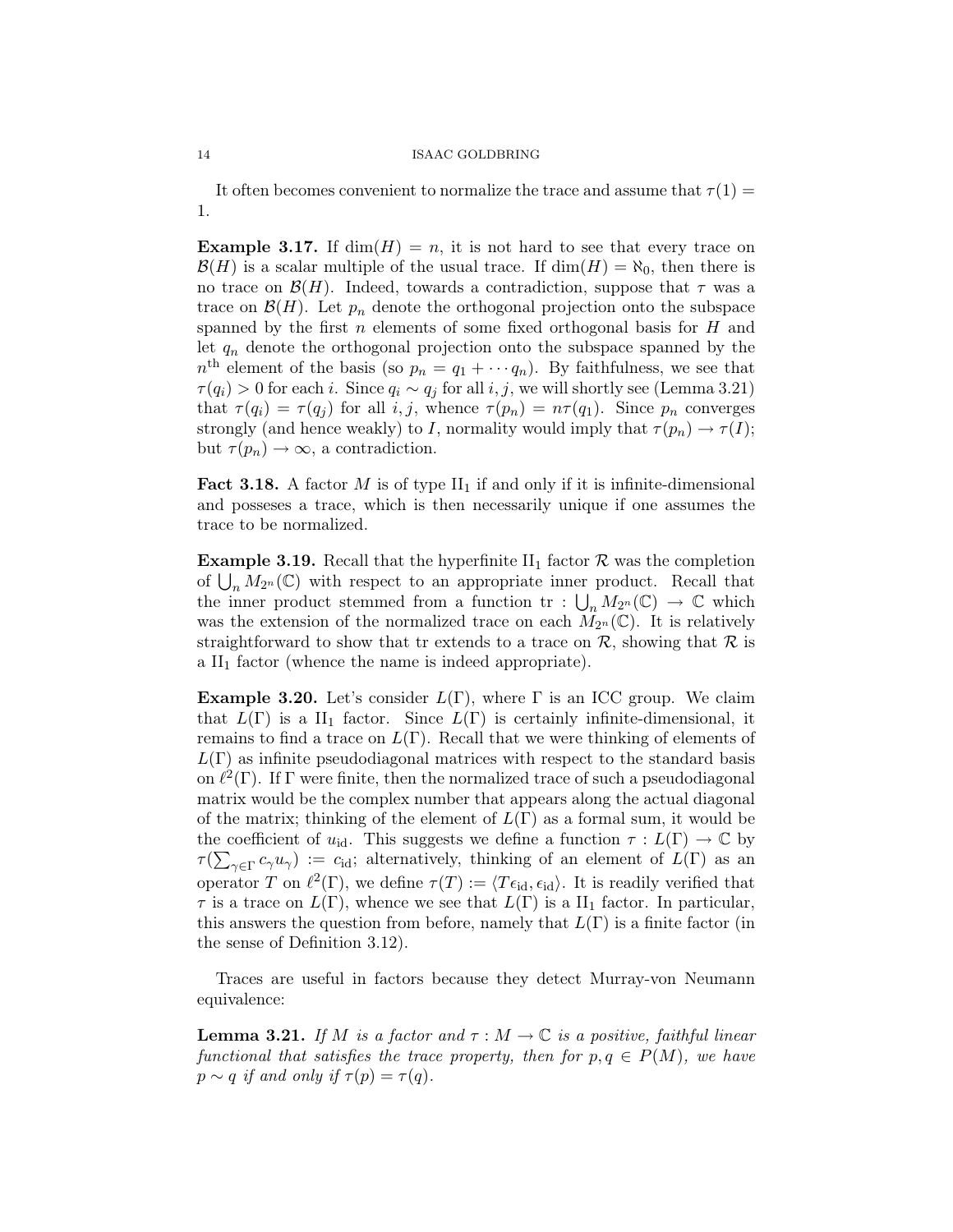*Proof.* First suppose that  $p \sim q$ . Then there exists  $u \in M$  such that  $p = u^*u$ and  $q = uu^*$ . But then

$$
\tau(p) = \tau(u^*u) = \tau(uu^*) = \tau(q).
$$

Conversely, suppose that  $tr(p) = tr(q)$ . Since M is a factor, we may assume (by switching the roles of p and q if necessary) that  $p \preceq q$ . Then there is  $p' \in P(M)$  such that  $p \sim p'$  and  $p' \leq q$ . Note that  $tr(p') = tr(p) = tr(q)$  by the first part of the proof. Meanwhile, we have  $q = p' + q(1 - p')$ , whence we have  $tr(q) = tr(p') + tr(q(1 - p'))$  and consequently  $tr(q(1 - p')) = 0$ . Since  $q(1-p')$  is a projection, we have  $q(1-p') = (q(1-p'))^*(q(1-p')).$ By faithfulness, we see that  $q(1-p')=0$ , that is  $p'=q$ , whence  $p \sim q$ .  $\Box$ 

We can think of traces as a dimension-type function in factors. However, in II<sub>1</sub> factors,  $\{tr(p) : p \in P(M)\} = [0, tr(1)],$  whence the dimension takes on a continuum number of values.

The following fact will be utilized repeatedly later on in these notes:

Fact 3.22.  $\mathcal{R}$  embeds into any II<sub>1</sub> factor.

*Proof.* (Sketch) Let M be a  $II_1$  factor; we will show how to find a copy of  $M_n(\mathbb{C})$  inside of M. (An elaboration on this idea allows one to embed all of R into M.) First choose  $p_1, \ldots, p_n \in P(M)$  of trace  $\frac{1}{n}$  that sum up to I; this is possible because M is a II<sub>1</sub> factor. Since  $p_1 \sim p_j$  for each  $j \in \{1, \ldots, n\}$ , there are partial isometries  $v_{1j}$  in M such that  $v_{1j}^*v_{1j} = p_1$  and  $v_{1j}v_{1j}^* = p_j$ . For  $i \in \{2, \ldots, n\}$ , set  $v_{ij} := v_{1i}^* v_{1j}$ . It is now an exercise to see that the von Neumann alebra algebra generated by  $\{v_{ij} : 1 \le i, j \le n\}$  is isomorphic to  $M_n(\mathbb{C})$ .

## 4. Tracial ultrapowers and the Connes Embedding Problem

4.1. The 2-norm. From now on, by a tracial von Neumann algebra we will mean a von Neumann algebra A equipped with a trace  $\tau$ . We will also assume that the trace is normalized so that  $\tau(1) = 1$ . We will often abuse notation and just write A for a tracial von Neumann algebra and suppress mention of the trace. (If  $A$  is a  $II_1$  factor, then this trace is unique and so there is no loss of information in this notation.)

In the rest of these notes, we will be exclusively concerned with tracial von Neumann algebras. Suppose that  $(A, \tau)$  is a tracial von Neumann algebra. We then get an inner product on A given by  $\langle x, y \rangle_{\tau} := \tau (y^*x)$  (this is reminiscent of the inner product we considered when discussing  $\mathcal{R}$ ) which then induces a norm on A, called the 2-norm on A and denoted  $\|\cdot\|_2$ , that is,  $||x||_2 := \sqrt{\tau(x^*x)}$ .

Unlike the operator norm on  $A$ , the 2-norm is not submultiplicative, that is,  $||xy|| \le ||x|| \cdot ||y||$  but the corresponding fact need not hold for the 2-norm. Nevertheless, the following inequality is often useful:

**Lemma 4.1.** For any  $x, y \in A$ , we have  $||xy||_2 \le ||x|| \cdot ||y||_2$ .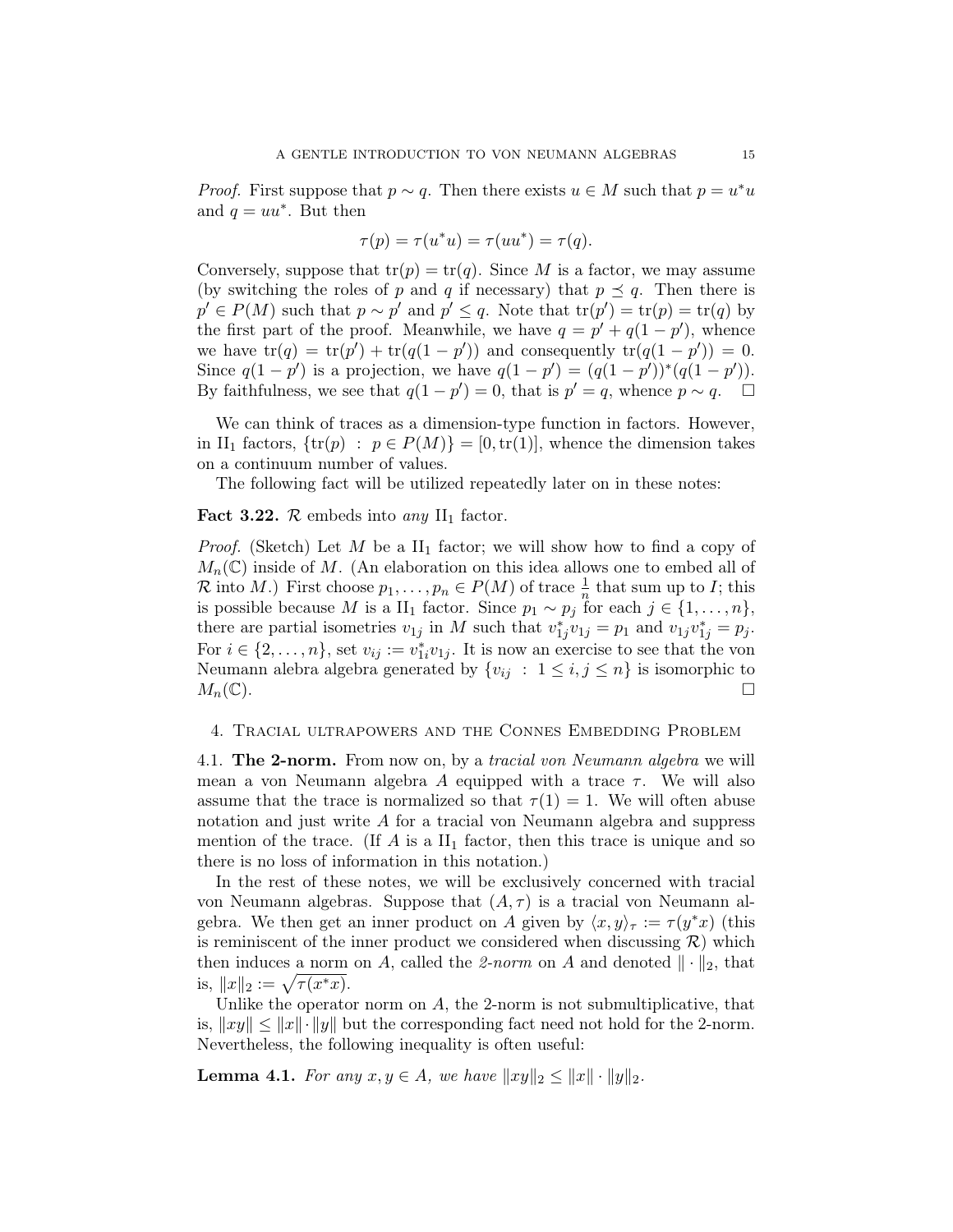Proof. We will need two standard bits of functional analysis. The first is that in any  $C^*$  algebra (and particular in a von Neumann algebra), we have  $||yy^*|| = ||y||^2$ . Secondly, for any  $w \in A$ , we have  $w \le ||w|| \cdot I$  (this follows from the *functional calculus*); consequently, if  $x \in A$ , then  $wx^*x \le ||w||x^*x$ since  $x^*x$  is a positive element. We are now ready:

$$
||xy||_2^2 = \tau(y^*x^*xy) = \tau(yy^*x^*x) \le \tau(||yy^*||x^*x) = ||y||^2 \tau(x^*x) = ||x||_2^2 \cdot ||y||^2.
$$

Note that the second equality follows from the trace property while the inequality follows from positivity and linearity.

In particular, by setting  $y = I$ , we have that  $||x||_2 < ||x||$  for all  $x \in A$ .

Fact 4.2. A is not complete with respect to the 2-norm. However, any operator norm closed and bounded subset of A is complete with respect to the 2-norm.

We call a tracial von Neumann algebra *separable* if A is separable with respect to the metric induced by the 2-norm. For example,  $\mathcal{R}$  and  $L(\Gamma)$  are separable.

4.2. Tracial ultraproducts. Operator algebraists like taking ultraproducts/ultrapowers (almost) as much as model theorists do. Here is the definition of the tracial ultraproduct.

**Definition 4.3.** Suppose that  $(A_n : n \in \mathbb{N})$  is a sequence of tracial von Neumann algebras and  $\mathcal U$  is a nonprincipal ultrafilter on N. Set

$$
\mathcal{F}((A_n)) := \{(a_n) \in \prod A_n : \sup_n ||a_n|| < \infty\},\
$$

and

$$
\mathcal{I}((A_n)) := \{(a_n) \in \prod A_n : \lim_{\mathcal{U}} ||a_n||_2 \to 0\}.
$$

 $\mathcal F$  and  $\mathcal I$  are to remind us of the words *finite* and *infinitesimal*. It is straightforward to check that  $\mathcal{F}((A_n))$  is an algebra and  $\mathcal{I}((A_n))$  is an operator norm closed two-sided ideal. The quotient  $\mathcal{F}((A_n))/\mathcal{I}((A_n))$  is referred to as the tracial ultraproduct of  $(A_n)$  with respect to U and is denoted  $\prod_{\mathcal{U}} A_n$ . If  $A_n = A$  for each n, then we refer to the tracial ultraproduct as the tracial ultrapower of A and denote it by  $A^{\mathcal{U}}$ .

# Remarks 4.4.

- (1) Recall that if  $(r_n)$  is a bounded sequence of real numbers, then  $\lim_{\mathcal{U}} r_n = r$  means, for every  $\epsilon > 0$ , we have  $\{n \in \mathbb{N} : |r_n - r| < \epsilon\} \in$  $U$ . It is a standard fact that the ultralimit of a bounded sequence of real numbers always exist.
- (2) It is relatively straightforward to show that  $\prod_{\mathcal{U}} A_n$  is once again a tracial von Neumann algebra whose trace is given by  $tr = \lim_{\mathcal{U}} tr_n$ .  $\prod_{\mathcal{U}} A_n$ . This will also follow from the ability to axiomatize these Less trivially, if each  $A_n$  is a factor (resp. II<sub>1</sub> factor), then so is concepts in (continuous) first-order logic; see Subsection 5.1.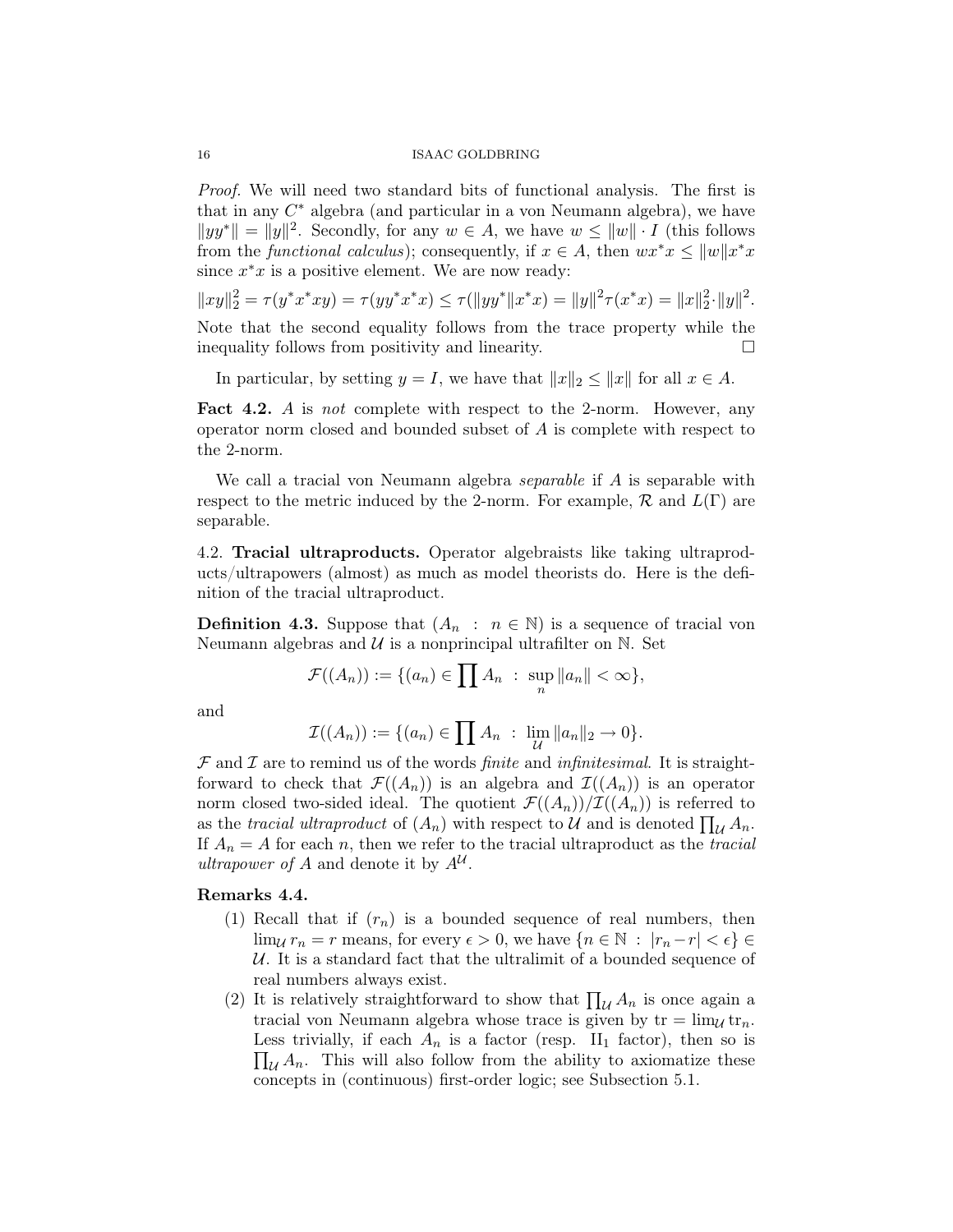(3) The uses of  $\|\cdot\|$  in  $\mathcal{F}((A_n))$  and  $\|\cdot\|_2$  in  $\mathcal{I}((A_n))$  is not a typo. Indeed, if one replaced  $\|\cdot\|_2$  with  $\|\cdot\|$  in the definition of  $\mathcal{I}((A_n))$ , then one would be performing the  $C^*$  ultraproduct; unless one is in a trivial situation, the  $C^*$  ultraproduct of a sequence of von Neumann algebras is not a von Neumann algebra again. (See [13] for a wonderful discussion of this issue.)

Remark 4.5. There are two bits of notational nuances that model theorists should be aware of. First of all, operator algebraists like to use the notation  $\beta\mathbb{N}\setminus\mathbb{N}$  to denote the set of all nonprincipal ultrafilters on  $\mathbb{N}$ . Secondly, operator algebraists like to use the notation  $\omega$  for an element of  $\beta\mathbb{N}\setminus\mathbb{N}$ ; this clearly causes confusion for logicians and we will refrain from this practice.

We will see later that the tracial ultraproduct is precisely the modeltheoretic ultraproduct in an appropriate continuous logic.

4.3. The Connes Embedding Problem. In 1976, Connes proved the following result:

**Theorem 4.6.** Fix  $\mathcal{U} \in \beta \mathbb{N} \setminus \mathbb{N}$ . Then  $L(\mathbb{F}_n)$  embeds into  $\mathcal{R}^{\mathcal{U}}$ .

He then remarked that the previous fact "ought to be true for any separable  $II_1$  factor." This remark has yet to be proven and the resulting problem is known as the Connes Embedding Problem (note the use of the word "problem" rather than "conjecture"). It is arguably the most important unsolved problem in operator algebras. It has an unbelievable number of surprising equivalent formulations (see [3]). It also has an interesting interaction with the model theory of tracial von Neumann algebras, as we will see a bit later.

Let us introduce some terminology that will be useful. Once the modeltheoretic appartus is set up in the next section, we will see that, for  $\mathcal{U}, \mathcal{V} \in$  $\beta\mathbb{N}\setminus\mathbb{N}$  and A a separable tracial von Neumann algebra, A embeds into  $\mathcal{R}^{\mathcal{U}}$  if and only if A embeds into  $\mathcal{R}^{\mathcal{V}}$ . For that reason, we will say that A is  $\mathcal{R}^{\omega}$ -embeddable if A embeds into some (equivalently any) nonprincipal ultrapower of  $\mathcal{R}$ . (Yes, I know, I am acquiescing to the operator algebraist notation.) Thus, the Connes Embedding Problem (which we will abbreviate CEP) asks whether every separable II<sub>1</sub> factor is  $\mathcal{R}^{\omega}$ -embeddable.

**Fact 4.7.** Any tracial von Neumann algebra embeds into a  $II_1$  factor. Indeed, if A is a tracial von Neumann algebra, then  $A * L(\mathcal{Z})$  (free product) is a II<sub>1</sub> factor and  $A \subseteq A * L(\mathcal{Z})$ .

Thus, we may replace the word " $II_1$  factor" by "tracial von Neumann algebra" in the statement of the CEP.

5. Some Model Theory of tracial von Neumann algebras

In this section, we will highlight some of the most striking aspects of the model theory of tracial von Neumann algebras. We should remark that we are still at the early stages of our understanding of the situation. We will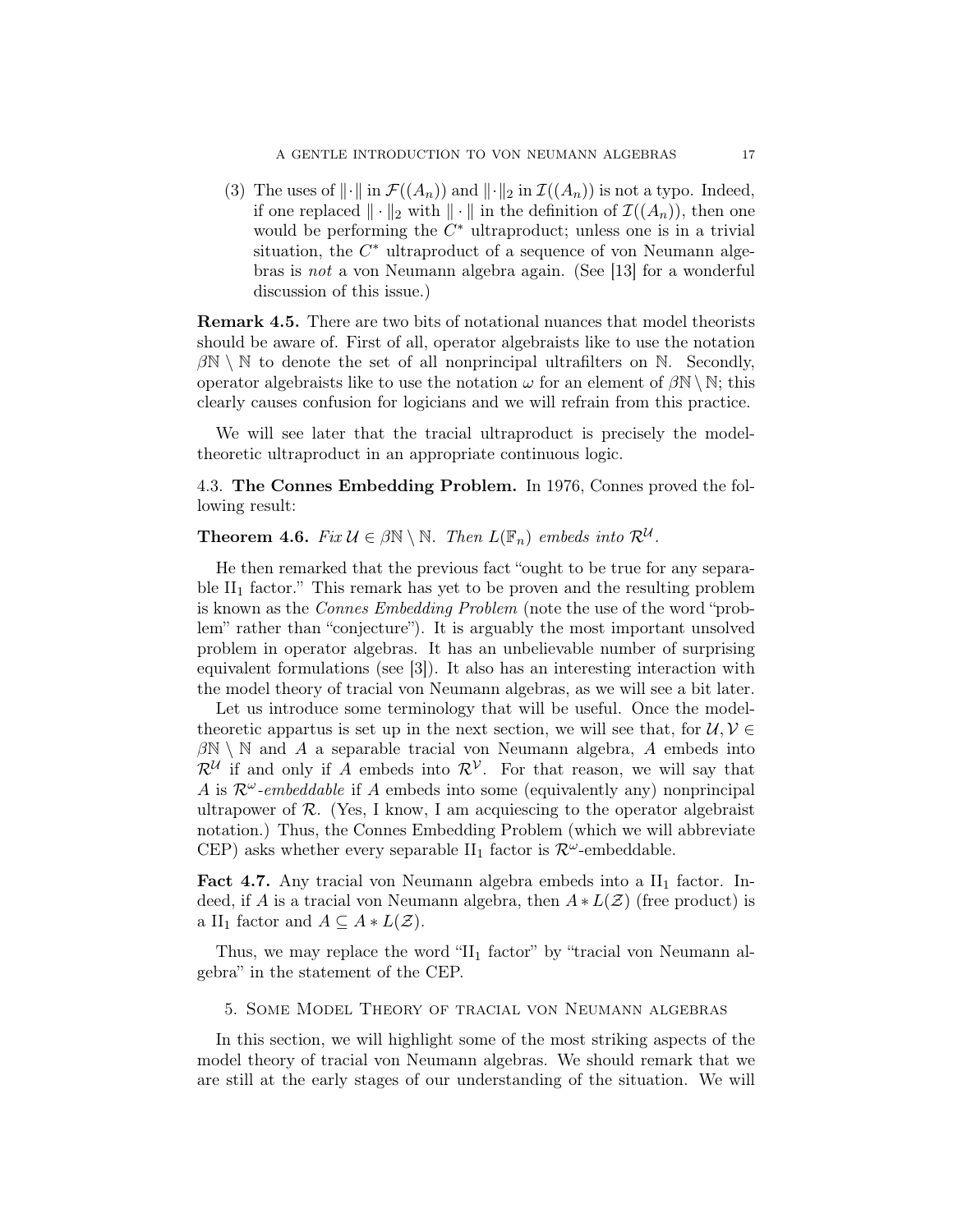be brief with our discussion, referring the reader to the appropriate parts of the literature where these things are discussed in greater detail.

5.1. Axiomatizability. The first task is to make the tracial von Neumann algebras the models of a theory in an appropriate logic. The approach developed in  $[7]$  is to work in a version of continuous logic (a la  $[1]$ ) that contains "domains of quantification." The metric on a structure is required to be complete with respect to each domain of quantification and the language has to specify a modulus of uniform continuity for the symbols on each domain.

For tracial von Neumann algebras, the metric is the one induced by the 2-norm. Since the 2-norm is complete with respect to operator norm closed and bounded sets, the domains of quantification  $D_n$  correspond to the ball of radius n around 0 with respect to the operator norm. We include a symbol for the 2-norm, but not the operator norm. Indeed, the operator norm is not uniformly continuous with respect to the metric induced by the 2-norm and could thus not be asked to be a distinguished predicate.

However, writing down a set of axioms that captures all of the structures that are the result of viewing tracial von Neumann algebras in this way is tricky business. Indeed, while asking that the structure is a tracial unital  $*$ -algebra is not so difficult, requiring that the domains  $D_n$  correspond to the operator norm balls is difficult considering that one is not allowed to refer to the operator norm in the axioms! Nevertheless, it is shown in [7] that one can axiomatize the class of structures that are the result of viewing tracial von Neumann algebras in the way specified above. Since the class of tracial von Neumann algebras are closed under subalgebras, the resulting axiomatization should be universal. (This was not the case in the original version of [7].) We will henceforth refer to the theory of tracial von Neumann algebras in this logic as  $T_{\rm vNa}$ .

We should mention that verifying the correctness of the axioms for tracial von Neumann algebras is nontrivial and uses some facts from von Neumann algebra theory, including functional calculus, the Kaplansky density theorem, the Russo-Dye theorem, and the GNS construction.

One feature of the logic used to study tracial von Neumann algebras is that the corresponding ultraproduct construction, when applied to tracial von Neumann algebras, is precisely the tracial ultraproduct construction. This yields a proof of the fact that the tracial ultraproduct of a family of tracial von Neumann algebras is once again a tracial von Neumann algebra.

Since the weak closure of a union of a chain of factors is once again a factor, the class of factors should be ∀∃-axiomatizable. An explicit set of ∀∃-axioms is given in [7]; proving the correctness of these axioms requires the Dixmier Averaging Theorem. Once again, this yields as a corollary that the tracial ultraproduct of a family of factors is once again a factor.

Similarly, the class of  $II_1$  factors is also ∀∃-axiomatizable. The axiom one needs to add to the axioms for factors in order to get the axioms for  $II_1$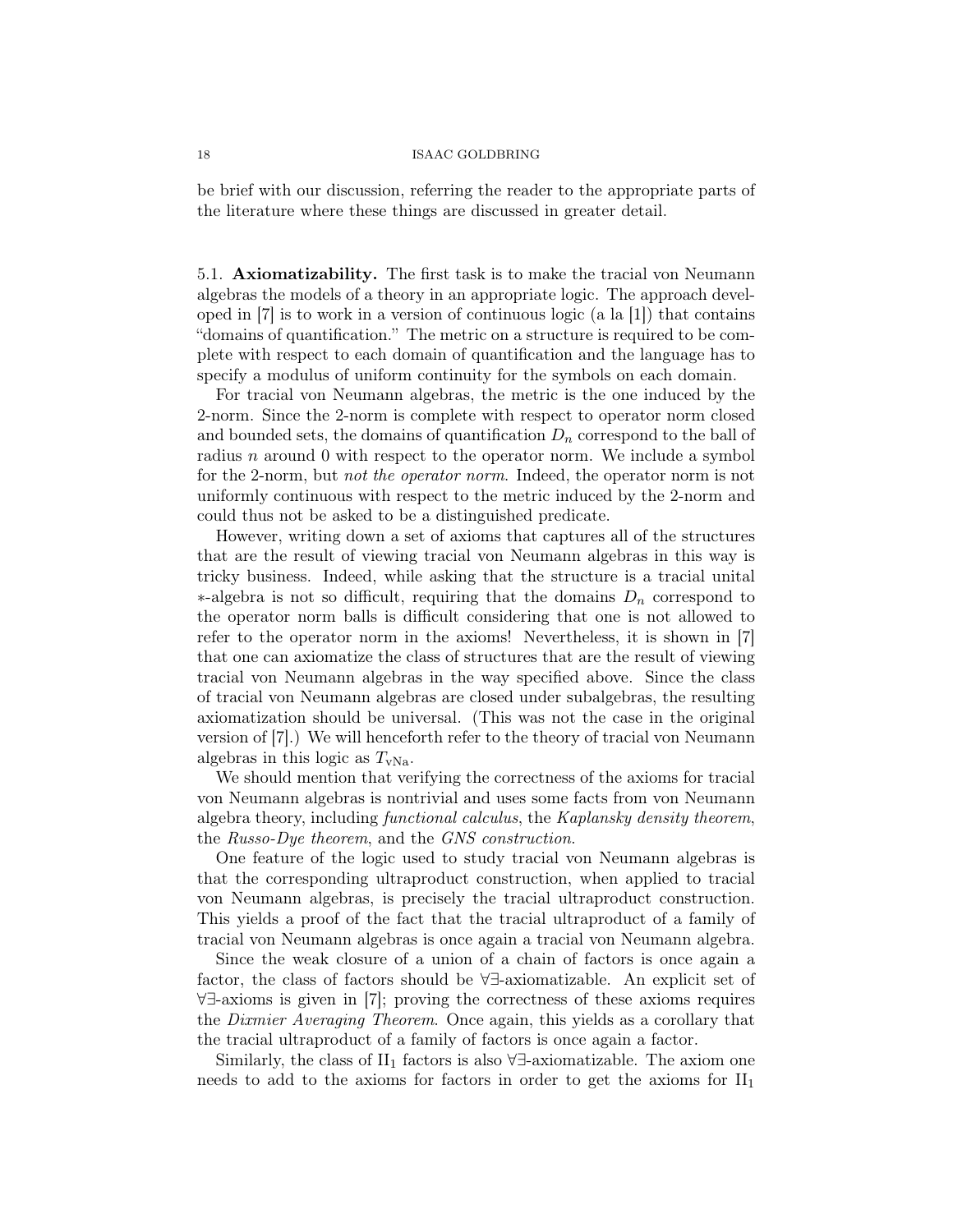factors is quite easy to write down. In fact, here it is:

$$
\inf_{x \in D_1} (\|xx^* - (xx^*)^2\|_2 + |\operatorname{tr}(xx^*) - \frac{1}{\pi}|) = 0.
$$

If M is a  $II_1$  factor, then by the remark following Lemma 3.21, we know that there is a projection in M of trace  $\frac{1}{\pi}$ , whence this projection witnesses that  $M$  satisfies this axiom. On the other hand, suppose that  $M$  is a tracial factor that satisfies the above axiom but is not a  $II_1$  factor. From our discussion in Section 3.3, we see that M is thus a type  $I_n$  factor for some n, whence isomorphic to  $M_n(\mathbb{C})$  for some n. Since  $D_1(M_n(\mathbb{C}))$  is compact, the inf axiom is actually realized rather than approximately realized, say by  $a \in$  $D_1(M_n(\mathbb{C}))$ . Let  $p = aa^*$ ; then p is a projection of trace  $\frac{1}{\pi}$ . However, the traces of projections in  $M_n(\mathbb{C})$  are of the form  $\frac{k}{n}$  for  $k \in \{0, 1, ..., n\}$ , a contradiction. (We thus see that the actual value of  $\frac{1}{\pi}$  was not relevant, only that it was irrational.) Once again, we see that the tracial ultraproduct of a family of  $II_1$  factors is once again a  $II_1$  factor.

The fact that the class of II<sub>1</sub> factors is  $\forall \exists$ -axiomatizable has a very interesting model theoretic consequence. Recall that a model M of a theory T is an existentially closed model of T if for any extension  $N \supseteq M$  that is also a model of T and any formula  $\varphi(x)$  with parameters from M, we have  $(\inf_x \varphi(x))^M = (\inf_x \varphi(x))^N$ . Since any model of  $T_{\text{vNa}}$  extends to a II<sub>1</sub> factor (Lemma 4.7) and the theory of  $II_1$  factors is  $\forall \exists$ -axiomatizable, we see that

Proposition 5.1. Any existentially closed tracial von Neumann algebra is a  $II_1$  factor.

This proposition was the model theoretic reason for appreciating  $II_1$  factors alluded to at the end of Subsection 3.2.

We should mention that we only know of one concrete example of a separable existentially closed  $II_1$  factor, namely  $R$ , although we know that there are continuum many separable existentially closed  $II_1$  factors; see [5].

While we are on the topic of axiomatizability, let us discuss one interesting side note. In order to show that  $\mathcal{R}$  and  $L(\mathbb{F}_2)$  are not isomorphic, Murray and von Neumann isolated a property of II<sub>1</sub> factors that  $\mathcal{R}$  has and that  $L(\mathbb{F}_2)$ does not. The property, called property  $(\Gamma)$ , says that, for every finite tuple  $\bar{x}$  and every  $\epsilon > 0$ , there is a trace 0 unitary u such that  $[x_i, u] := x_i u - u x_i$ has 2-norm less than  $\epsilon$ . It turns out that property  $(\Gamma)$  is axiomatizable in continuous first-order logic. Indeed, for each  $n \geq 1$ , let  $\sigma_n$  be the sentence

$$
\sup_{\bar{x}} \inf_{y} (\|y^*y - I\|_2 + |\tau(y)| + \sum_{i=1}^n \|[x_i, y]\|_2),
$$

where  $\bar{x}$  is an *n*-tuple. Notice that  $\sigma_n^M = 0$  does not at first glance guarantee that there exists a trace 0 unitary that almost commutes with each  $x_i$ , but that there is an "almost" unitary of small trace that almost commutes with each  $x_i$  (as inf's are not necessarily realized in an arbitrary structure); however, a standard functional calculus trick allows one to move that near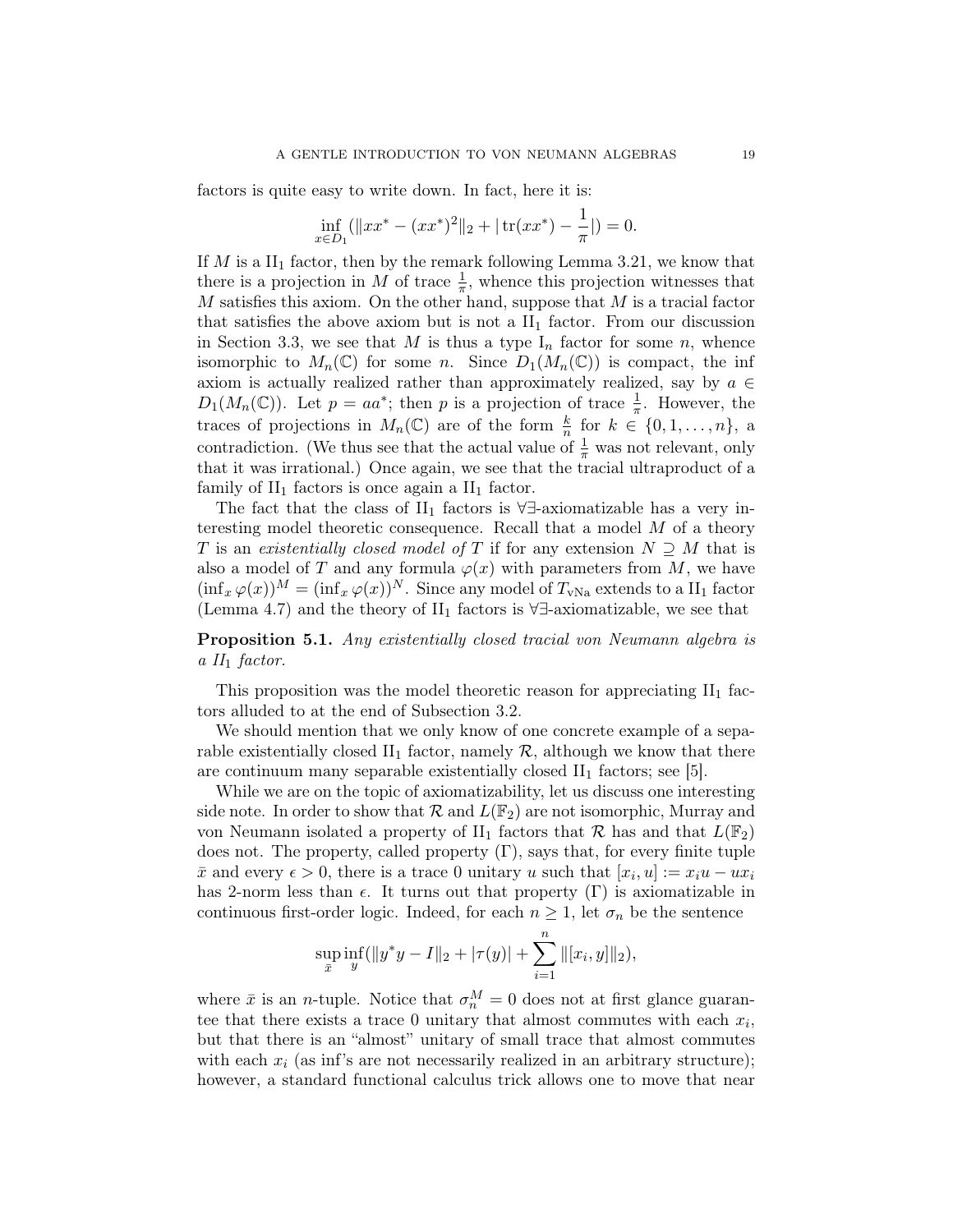witness to an actual trace 0 unitary with the desired property. It follows that a II<sub>1</sub> factor satisfies property (Γ) if and only if it makes each  $\sigma_n$  equal to 0. As a consequence, we see that  $\mathcal{R} \not\equiv L(\mathbb{F}_2)$ .

The following weaker version of Question 2.9 is still open:

Question 5.2. If  $m, n \geq 2$  are distinct, is  $L(\mathbb{F}_m) \equiv L(\mathbb{F}_n)$ ?

5.2. The model theoretic version of CEP. Suppose that A is an  $\mathcal{R}^{\omega}$ embeddable tracial von Neumann algebra. Then, by standard model theory, we have that  $A \models Th_{\forall}(\mathcal{R})$ . Conversely, suppose that  $A \models Th_{\forall}(\mathcal{R})$  is separable. Let  $M \models \text{Th}(\mathcal{R})$  be separable such that A embeds into M; we may choose M separable by Downward Löwenheim-Skolem. Then since  $\mathcal{R}^{\mathcal{U}}$  is an  $\aleph_1$ -saturated model of Th $(\mathcal{R})$ , we have that M embeds into  $\mathcal{R}^{\mathcal{U}}$ , whence A is  $\mathcal{R}^{\omega}$ -embeddable. In other words:

**Lemma 5.3.** If  $A \models T_{vNa}$  is separable, then A is  $\mathcal{R}^{\omega}$ -embeddable if and only if  $A \models \mathrm{Th}_{\forall}(\mathcal{R}).$ 

Since  $T_{\text{vNa}}$  is universally axiomatizable, we see that:

Corollary 5.4. CEP is equivalent to the statement  $T_{\text{vNa}} = \text{Th}_{\forall}(\mathcal{R})$ .

We should mention that, using "abstract model-theoretic nonsense," Hart, Farah, and Sherman proved in  $[8]$  that there exists a separable  $II_1$  factor S such that  $T_{vNa} = Th_v(S)$ ; they call such an S locally universal. In fact, once there exists one locally universal  $II_1$  factor, then there exists many locally universal II<sub>1</sub> factors, e.g. if S is locally universal, so is  $S * A$  for any  $A \models T_{\text{vNa}}$ . CEP asks whether or not  $\mathcal R$  is locally universal.

5.3. Model companions and connection to CEP. Based on work of Nate Brown [2], the following appears in [9]:

## **Theorem 5.5.** Th $(\mathcal{R})$  does not have quantifier elimination.

We also noticed that the proof of the preceding theorem applied to a wider class of von Neumann algebras. First, we need a definition. Call a  $II_1$ factor A McDuff if  $A \otimes \mathcal{R} \cong \mathcal{R}$ . (We have not defined the tensor product of von Neumann algebras, but it works as one might guess; see [10] for more details.) For example,  $\mathcal R$  is McDuff. Indeed, a fancier way of describing our construction of  $\mathcal R$  was that  $\mathcal R = \bigotimes_{n=1}^{\infty} M_2(\mathbb C)$ ; it seems quite plausible (and is in fact the truth) that the tensor product of two infinite tensor powers of  $M_2(\mathbb{C})$  would be isomorphic to one such infinite tensor power. More generally, if A is a  $II_1$  factor, then A embeds into a McDuff  $II_1$  factor, namely  $A \otimes \mathcal{R}$ .

**Theorem 5.6.** If S is locally universal and McDuff, then  $Th(\mathcal{S})$  does not have quantifier elimination.

In [8], it is shown that, for separable II<sub>1</sub> factors, being McDuff is an  $\forall \exists$ axiomatizable property. Since every  $II_1$  factor embeds into a McDuff  $II_1$ factor (by tensoring with  $\mathcal{R}$ ), it follows that every existentially closed  $II_1$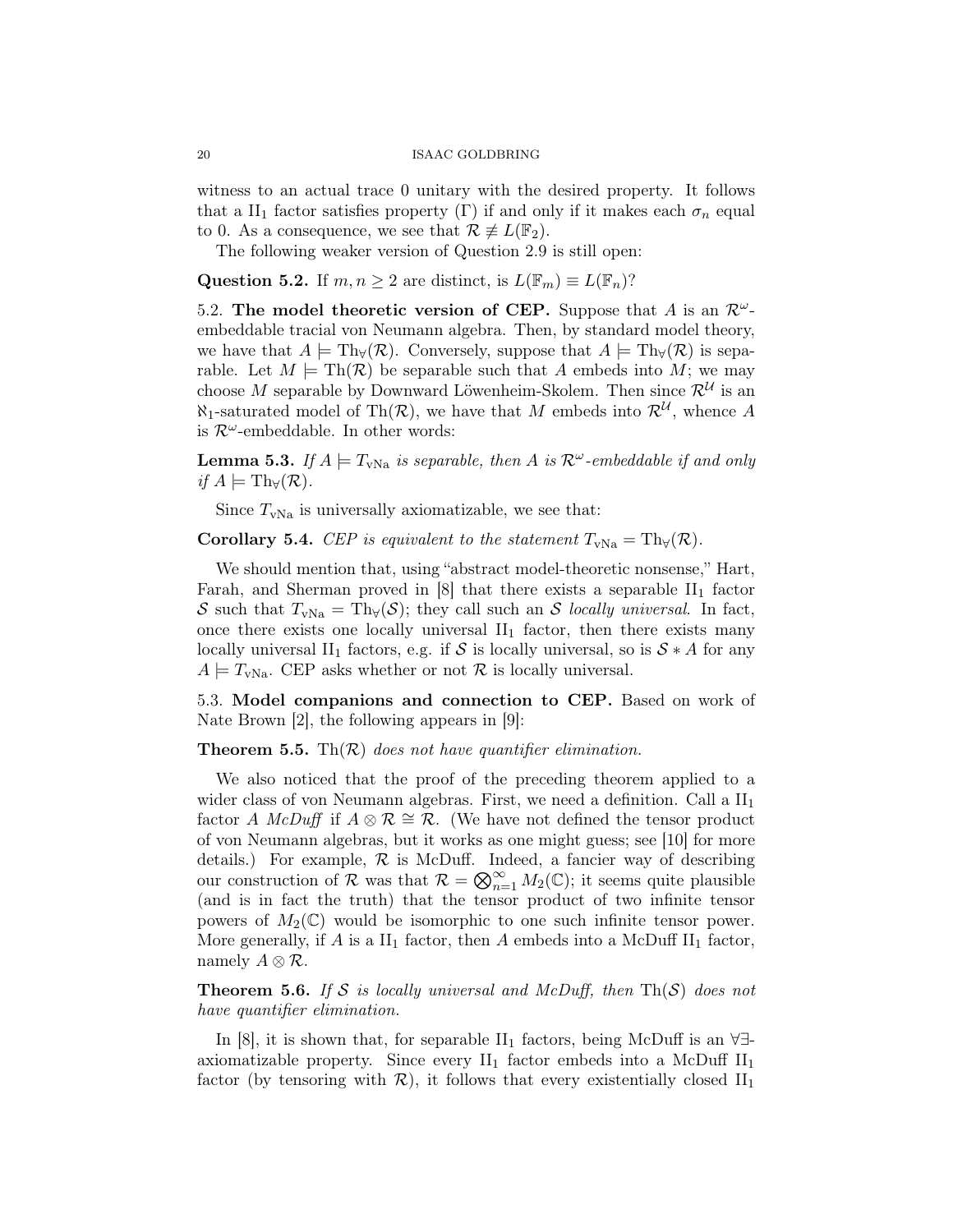factor is McDuff. (On a side note, if S is locally universal, so are  $S \otimes \mathcal{R}$  and  $S * \mathcal{R}$ ; since the first is McDuff and the second is not, we see that not all locally universal  $II_1$  factors are elementarily equivalent.)

The previous observation, combined with the fact that  $T_{\rm vNa}$  has the amalgamation property, yields the following negative result:

**Theorem 5.7** (G., Hart, Sinclair [9]).  $T_{vNa}$  does not have a model companion.

*Proof.* Suppose that Th $(\mathcal{S})$  is the model companion of  $T_{\text{vNa}}$ , where  $\mathcal{S}$  is separable. Since  $\text{Th}(\mathcal{S})$  is model complete, it follows that  $\mathcal{S}$  is existentially closed, whence a McDuff II<sub>1</sub> factor. Moreover, since  $T_{vNa} = Th_v(S)$ , we see that S is locally universal. On the other hand, since  $T_{\text{vNa}}$  has the amalgamation property, it follows that the model companion has quantifier elimination, a contradiction.

Instead of asking for a model companion of  $T_{\text{vNa}}$ , one might ask for a model complete theory of  $II_1$  factors. This question has an interesting connection to CEP. First, two preparatory results.

**Fact 5.8.** Every embedding  $\mathcal{R} \to \mathcal{R}^{\mathcal{U}}$  is unitarily conjugate to the diagonal embedding. In particular, every embedding  $\mathcal{R} \to \mathcal{R}^{\mathcal{U}}$  is elementary.

**Exercise 5.9.** Use Fact 5.8 to prove that  $\mathcal{R}$  is the prime model of its theory.

**Lemma 5.10** ([9]). If M is an  $\mathcal{R}^{\omega}$ -embeddable  $II_1$  factor such that  $Th(M)$  is  $\forall \exists\text{-}axiomaticable (in particular, if Th(M) is model-complete), then  $M \equiv \mathcal{R}$ .$ 

Proof. (Sketch) This is a "sandwiching chain" argument. To begin the argument, one embeds  $\mathcal R$  into  $M$  (Fact 3.22) and  $M$  into  $\mathcal R^{\mathcal U}$  and uses the fact that the composition of these embeddings is elementary by Fact 5.8. One continues the chain by taking the ultrapowers of the aforementioned maps.  $\Box$ 

Thus, the only possible  $\forall \exists$ -axiomatizable complete theory of  $II_1$  factors is Th( $\mathcal{R}$ ). It is still currently unknown whether or not Th( $\mathcal{R}$ ) is  $\forall \exists$ -axiomatizable.

Theorem 5.11. If CEP has a positive solution, then there is no model complete theory of  $II_1$  factors.

*Proof.* Suppose that  $Th(M)$  is model complete, where M is a  $II<sub>1</sub>$  factor. By CEP, M is  $\mathcal{R}^{\omega}$ -embeddable, whence, by Lemma 5.10, Th $(M) = Th(\mathcal{R})$ . By CEP again, we see that Th $(\mathcal{R})$  is the model companion of  $T_{\text{vNa}}$ , contradicting Theorem 5.7.  $\Box$ 

A more careful analysis led to the following sharpening of the Theorem 5.11:

**Theorem 5.12** (Farah, G., Hart [5]). If  $Th_v(\mathcal{R})$  has the amalgamation property, then there is no model complete theory of  $II_1$  factors.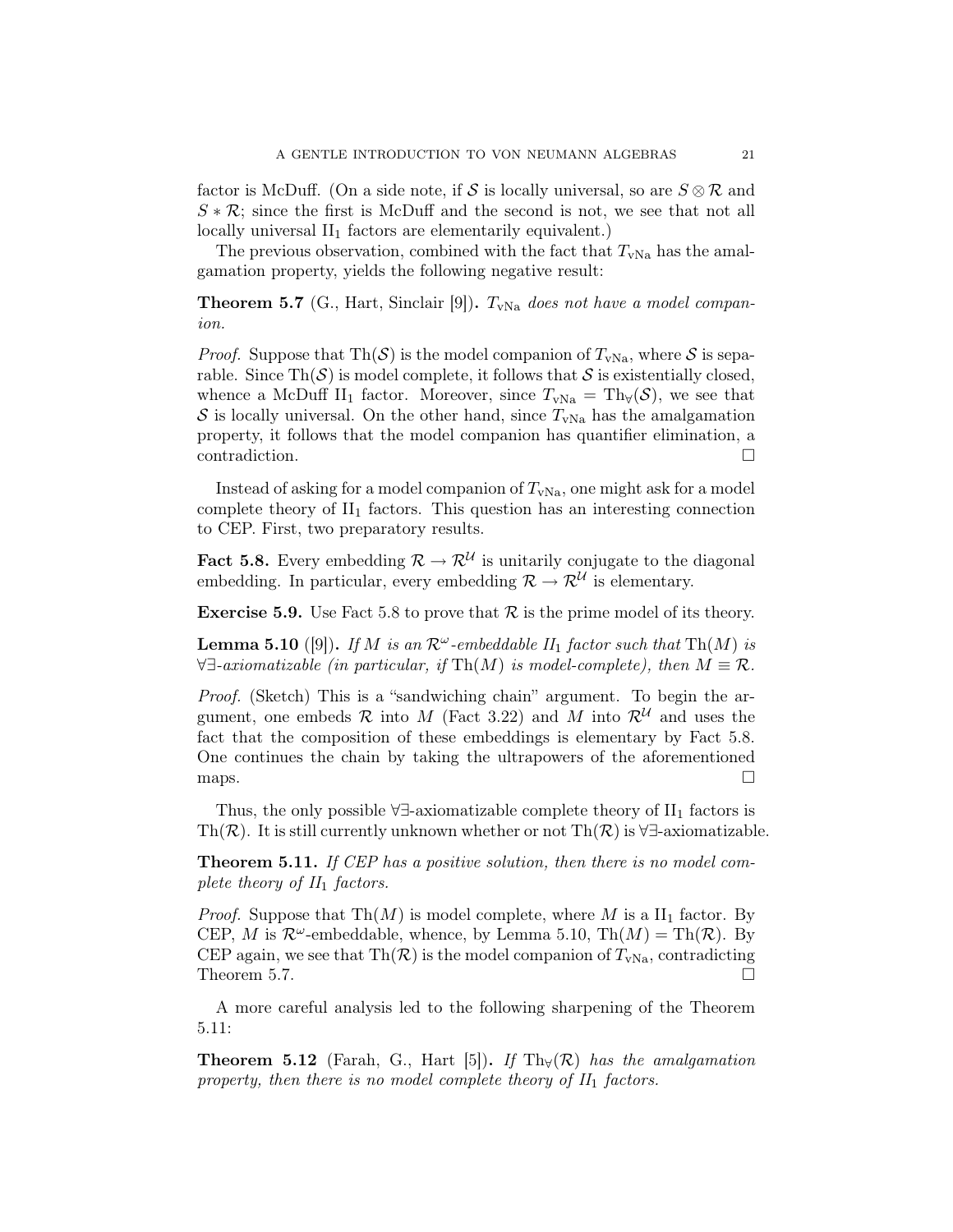The previous result is indeed sharper than Theorem 5.11 as the fact that  $T_{\text{vNa}}$  has the amalgamation property shows that CEP implies that Th $_{\forall}(\mathcal{R})$ has the amalgamation property. In fact, in [5], we exhibit a concrete  $\mathcal{R}^{\omega}$ embeddable tracial von Neumann algebra such that the ability to amalgamate over it while staying  $\mathcal{R}^{\omega}$ -embeddable yields the fact that there is no model complete theory of  $II_1$  factors.

5.4. Stability. A major impetus for understanding the model theory of tracial von Neumann algebras stemmed from many questions of the form: "How canonical are tracial ultraproducts and ultrapowers" For example, if M is a separable tracial von Neumann algebra and  $\mathcal{U}, \mathcal{V} \in \beta \mathbb{N} \setminus \mathbb{N}$ , is  $M^{\mathcal{U}} \cong M^{\mathcal{V}}$ ? (There were many variants of this questions asked by many different people, but let us focus on this particular question.) Now, if the continuum hypothesis holds, then  $M^{\mathcal{U}}$  and  $M^{\mathcal{V}}$  are saturated elementarily equivalent structures of the same uncountable density character. Thus, a familiar back and forth argument shows that they are isomorphic. Thus, the question is only interesting if we assume the negation of the continuum hypothesis.

The following theorem (in its classical form) is model-theoretic folklore, but a proof can be found in [7]:

Theorem 5.13. Suppose that the continuum hypothesis fails and M is a separable structure in a countable language. Then the following are equivalent:

(1) For every  $\mathcal{U}, \mathcal{V} \in \beta \mathbb{N} \setminus \mathbb{N}$ , we have  $M^{\mathcal{U}} \cong M^{\mathcal{V}}$ .

(2) Th $(M)$  is stable.

A word about the proof: the direction  $(1) \Rightarrow (2)$  proceeds by showing that a witness to the order property allows one to encode the partial order on increasing sequences of natural numbers (modulo almost everywhere agreement) by almost everywhere domination into the structure and then use the fact that there are nonprincipal ultrafilters whose associated partial orders have distinct coinitalities (a result due independently to Dow and Shelah). The other direction proceeds by showing that stability still allows one to conclude that  $M^{\mathcal{U}}$  is saturated: one realizes a type over a large set by finding Morley sequences for its restriction to a countable set of size continuum in  $M^{\mathcal{U}}$  and then using some forking calculus and statonarity of types to find an actual realization of the original type.

Suppose that  $M$  is a  $II_1$  factor. By Fact 3.22, one can find arbitrarily large matrix algebras in  $M$ . A straightforward computation with matrices allows one to find an order in  $M$ , whence  $II_1$  factors are unstable and hence have nonisomorphic ultrapowers (assuming the negation of the continuum hypothesis). Similar reasoning allows one to show that there are nonisomorphic ultraproducts of matrix algebras. (Details for these two facts can be found in [6].)

Which tracial von Neumann algebras are stable? That question is also answered in [6]: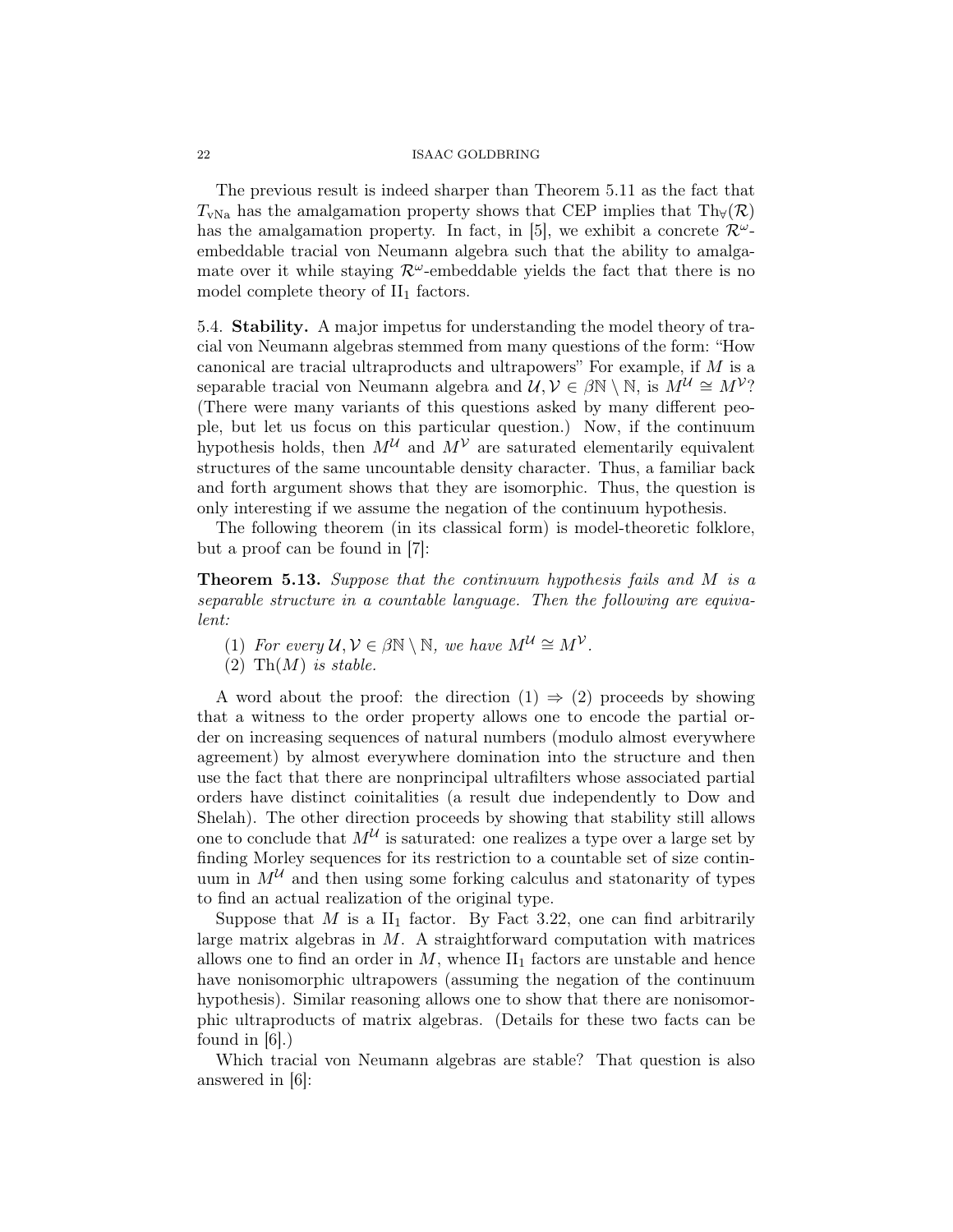**Theorem 5.14** (Farah, Hart, Sherman). If  $M \models T_{vNa}$ , then M is stable if and only if it is of type I.

A word is in order about the statement of Theorem 5.14. We only defined the type classification for factors, but there is also a type classification for arbitrary von Neumann algebras. We will not explain this in detail, but only say as much as is needed to understand the previous result. A tracial von Neumann algebra M can be written  $M = M_{II_1} \oplus M_{I_2} \oplus M_{I_3} \oplus \cdots$ , where the subscript tells us the type of the algebra. A type  $I_n$  A algebra is of the form  $M_n(\mathbb{C}) \otimes \mathcal{Z}(A)$  and M as above is said to be of type I if its type  $\text{II}_1$ component is 0.

A word about the proof of Theorem 5.14. If M is not of type  $I_1$ , then by our earlier discussion,  $M$  is unstable. It remains to show that type I algebras are stable; equivalently, we show that all ultrapowers of type I algebras are isomorphic. It can be shown that ultrapowers and direct sums "commute", so it suffices to show that ultrapowers of type  $I_n$  algebras are isomorphic. It can be shown that  $(M_n(\mathbb{C}) \otimes \mathcal{Z}(A))^{\mathcal{U}} \cong M_n(\mathbb{C})^{\mathcal{U}} \otimes \mathcal{Z}(A)^{\mathcal{U}}$ . Since  $(M_n(\mathbb{C}))^{\mathcal{U}} \cong M_n(\mathbb{C})$  (compact things are isomorphic to their ultrapowers), it suffices to show that the ultrapowers of abelian von Neumann algebras are all isomorphic. There are many ways to explain this, but perhaps the easiest is to recall that there is an equivalence of categories between the category of abelian von Neumann algebras and the category of atomless probability algebras, respecting the ultraproduct construction; the latter theory is known to be stable (see [1]), finishing the proof of the thoerem.

## **REFERENCES**

- [1] I. Ben Yaacov, A. Berenstein, C. W. Henson, A. Usvyatsov, Model theory for metric structures
- $[2]$  N. Brown, *Topological dynamical systems associated to*  $II_1$  *factors*, Adv. Math. 227 (2011), 1665-1699.
- [3] V. Capraro, A survey on Connes' embedding conjecture, arXiv 1003.2076.
- [4] J. Conway, A course in functional analysis, GTM 96.
- [5] I. Farah, I. Goldbring, B. Hart, Amalgamating,  $\mathcal{R}^{\omega}$ -embeddable II<sub>1</sub> factors, note available at http:///www.math.uic.edu/ isaac
- [6] I. Farah, B. Hart, D. Sherman, Model theory of operator algebras I: Stability, to appear in the Bulletin of the London Mathematical Society.
- [7] I. Farah, B. Hart, D. Sherman, Model theory of operator algebras II: Model theory, preprint.
- [8] I. Farah, B. Hart, D. Sherman, Model theory of operator algebras III: Elementary equivalence and  $II_1$  factors, preprint.
- [9] I. Goldbring, B. Hart, T. Sinclair, The theory of tracial von Neumann algebras does not have a model companion, to appear in the Journal of Symbolic Logic.
- [10] V. Jones, Von Neumann algebras, lecture notes from his webpage.
- [11] M. Lupini and A. Tornquist, Set theory and von Neumann algebras, lecture notes from Appalachian set theory. Available at http://www.math.cmu.edu/ eschimme/Appalachian/AsgerMartino.pdf
- [12] J. Lurie, Course notes on von Neumann algebras, available at http://www.math.harvard.edu/ lurie/